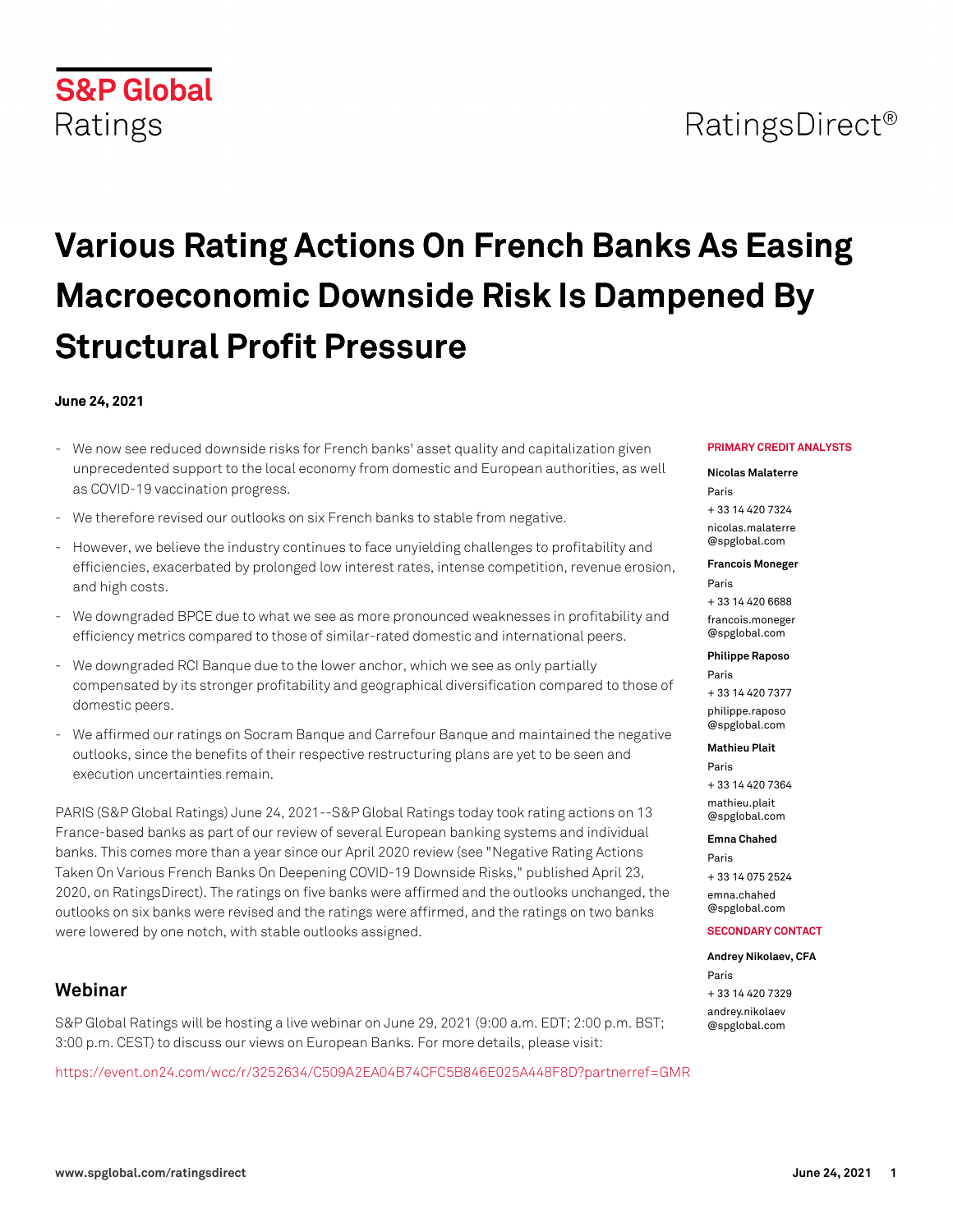## **Rationale**

**Since April 2020, our negative outlooks on many French banks have reflected dual pressures.**

These included the COVID-19 pandemic's potential economic hit to banks' balance sheets and the sector's longer-term profitability challenges due to average cost efficiency, rising risks from technology disruption, and low interest rates

**Downside economic risks in France have eased.** We forecast France's GDP will rebound to 5.6% growth in 2021 after an 8% contraction in 2020, and unemployment will rise to close to 9%. French banks proved better prepared for the COVID-19 pandemic than the 2008-2009 financial crisis, buffered by domestic and European authorities' unprecedented support to the local economy. We now see easing downside risks, which give us more confidence in our base-case forecast that French banks, like European peers, will see improved profits in 2021 versus 2020, aided by reducing credit losses and a rebound in economic activity that could improve fee and commission income. As in other European countries, domestic nonperforming assets (NPAs) are set to increase in the coming months to reach 3.5% of domestic assets by year-end 2022 as fiscal stimulus is phased out, particularly in sectors most affected by lockdowns and changes in customer consumption patterns. Still, we now consider that banks have adequately provisioned for vulnerable exposures and expect domestic cost of risk will be lower than we initially anticipated. To reflect reducing downside risks for asset quality and bank capitalization, we now see the economic risk trend for the French banking system as stable rather than negative, under our Banking Industry and Country Risk Assessment (BICRA).

**French banks continue to benefit from their universal business models and high domestic market concentration.** Large French banks benefit from good business diversity beyond retail and commercial banking--whether in insurance, asset management, investment banking, or specialist finance. This typically yields relatively stable and recurring through-the-cycle earnings, and a significant base of fee income that somewhat mitigates pressures on net income. Furthermore, whereas we see scope for significant consolidation in other European banking markets, the French system is already relatively concentrated, with five groups (Credit Agricole, Group Credit Mutuel, BPCE, BNP Paribas, and Société Générale) accounting for about 80% of domestic assets.

**Nevertheless, longer-term profitability challenges cannot be overlooked.** Prepandemic challenges have not disappeared; in fact they have deepened. These arise from the flat interest-rate yield curve, negative policy rates that cannot be fully passed on to depositors, high competition that weakens risk-adjusted pricing, and digital disruption that gradually erodes revenue for profitable activities. Margins remain ultra-low in core products like mortgages and deposits and banks are pushed to reduce certain banking fees under pressure from consumers and French authorities, starting with their most vulnerable clients. The dominance of cooperative banking groups, which have fewer incentives to maximize profits, impedes efforts to widen margins. Taken together, these factors will constrain revenue growth despite likely credit expansion as the economy recovers. As a result, and despite high market concentration, we expect modest profitability for French banks' domestic activities. Although this may deflect some digital entrants toward more promising markets, like the U.K., it doesn't eliminate the risk that they could further commoditize more profitable, fee-driven products and erode domestic revenue.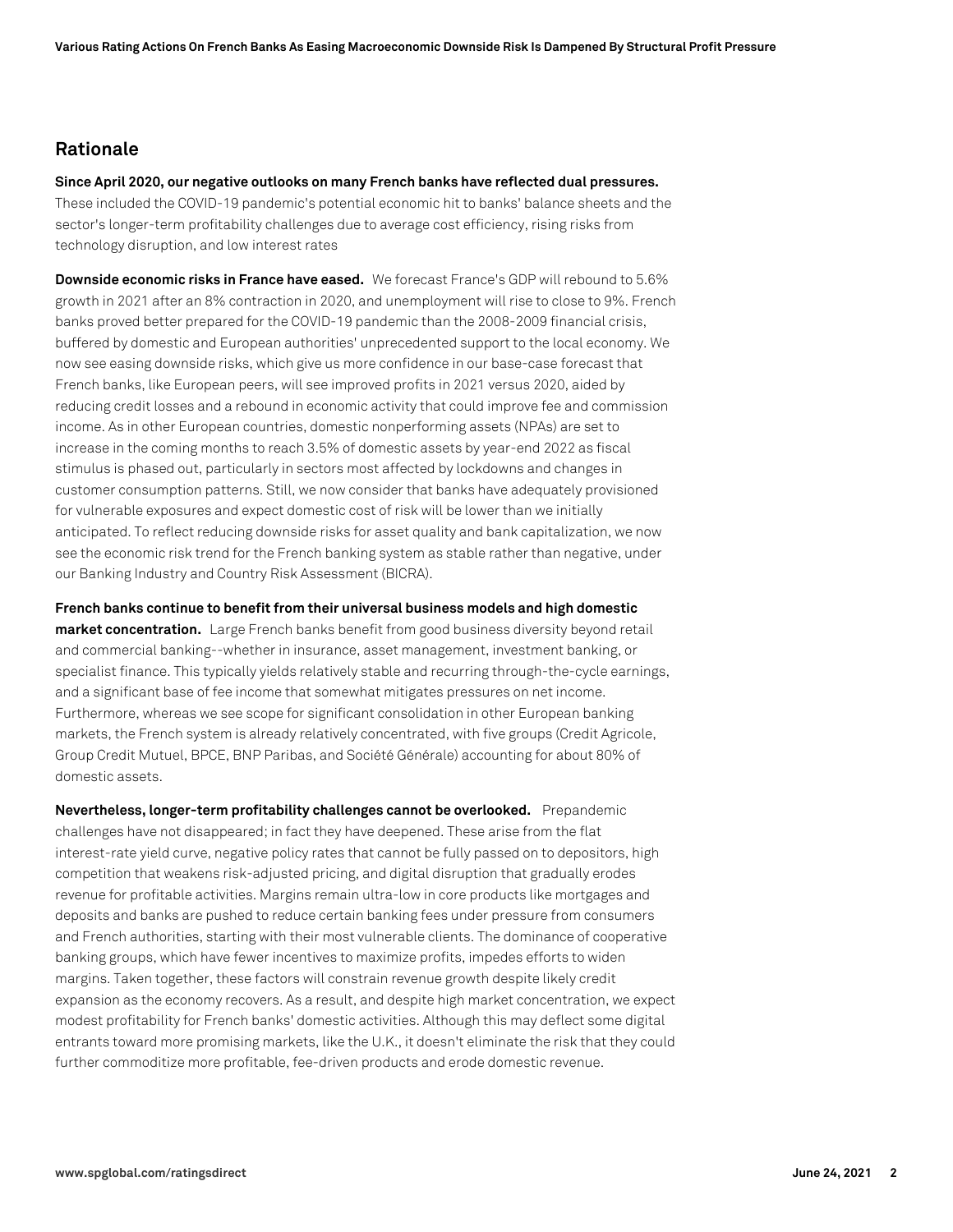**Most banks will find efficiencies hard to seize.** Bank management teams across many jurisdictions in Western Europe or Asia face a common challenge to implement lasting remedies to increase efficiency gains and reverse the downward-to-flat trend in topline revenue. When revenue growth stalls, the search for cost reductions is critical to avoid pronounced profitability erosion. It is even more important for French banks because their efficiency is already modest in a European context, and the closure of branches has been slower in France than in most European countries. However, reductions in reported operating expenses are hard to deliver amid digital transformation plans that require significant investments to improve profitability.

**Commercial and mutual banks feel these competitive dynamics differently.** Commercial banks need to cover their cost of capital and refine capital efficiency. Mutuals do not face this intense pressure, but also do not escape the need to deliver adequate profitability, and can undergo periods of instability and weaker performance as they refine their business models. They also face a battle to increase revenue and reduce costs amid a pressing need to digitalize.

**We therefore see rising risk for the industry amid structural profitability pressure.** We reflect these more challenging operating conditions through our revised industry risk assessment score for the French banking system. Lower profitability can lead to instability and leave the sector more vulnerable when risk costs rise if banks do not generate adequate pricing on lending.

**We took various rating actions following our review of these economic and industry risk trends.**

We also considered rating actions taken since April 2020 and individual banks' relative positioning versus that of similarly rated peers. The table below summarizes the rating actions taken under our review (see the Ratings List section for more details).

#### **Rating Actions**

| Тο               | From              |
|------------------|-------------------|
|                  |                   |
| BBB/Negative/A-2 | BBB/Negative/A-2  |
| BBB/Stable/A-2   | BBB/Stable/A-2    |
| BBB+/Stable/A-2  | BBB+/Stable/A-2   |
| A/Stable/A-1     | A/Stable/A-1      |
| BBB/Negative/A-2 | BBB/Negative/A-2  |
|                  |                   |
| A+/Stable/A-1    | A+/Negative/A-1   |
| A/Stable/A-1     | A/Negative/A-1    |
| $A+$ /Stable/A-1 | A+/Negative/A-1   |
| BBB/Stable/A-2   | BBB/Positive/A-2  |
| BBB+/Stable/A-2  | BBB+/Negative/A-2 |
| A/Stable/A-1     | A/Negative/A-1    |
|                  |                   |
| A/Stable/A-1     | A+/Negative/A-1   |
| BBB-/Stable/A-3  | BBB/Negative/A-2  |
|                  |                   |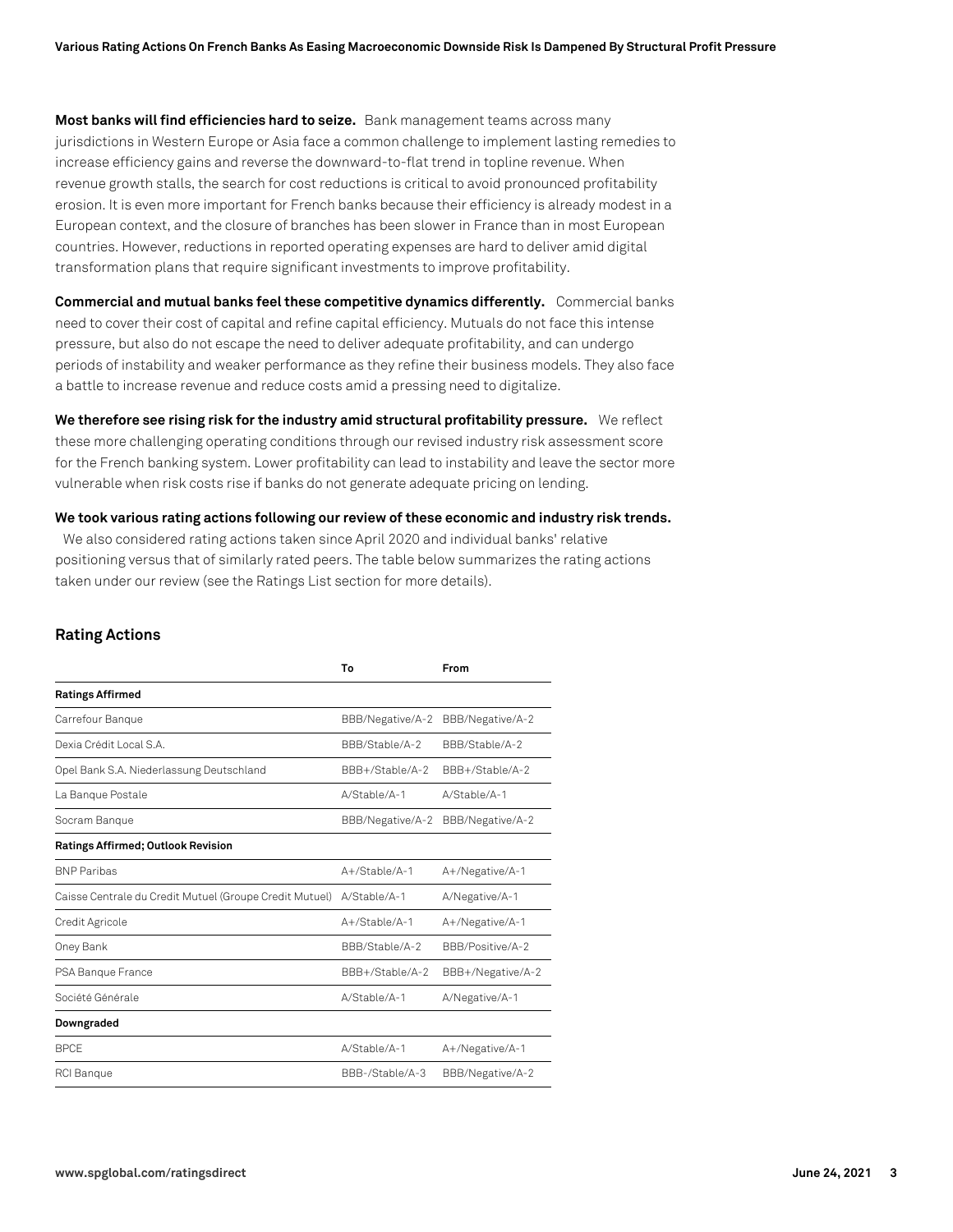## **BNP Paribas (BNPP)**

#### Primary analyst: François Monéger

We affirmed our issuer credit ratings on BNPP, most of its branches and core banking subsidiaries, some highly strategic entities, and strategic U.S. subsidiary Bank of the West. We revised the outlooks to stable from negative on these entities. The outlook revision reflects our view of a reduced risk that the difficult COVID-19-related economic and operating environment could lead us to lower our ratings on the group. We believe that BNPP's good geographical and business diversity aids resilient revenue generation over the cycle and mitigates overall credit risk. Although we expect that revenue from BNPP's French and Belgian retail segments will remain constrained by low interest rates, and that overall cost of credit risk will remain above 2019 levels, we anticipate a 5% annual increase in the group's earnings over 2021-2022. This hinges on our expectation that our measure of new loan-loss provisions to average gross customer loans will be 50 basis points (bps)–60 bps, versus our calculation of 70 bps in 2020. We also forecast that our risk-adjusted capital (RAC) ratio will remain at 7%-8% over the next two years, from 7.4% estimated at year-end 2020. In addition, we believe the group will further build its bail-in-able buffer. We forecast that our measure of additional loss-absorbing capacity (ALAC) to S&P Global Ratings' risk-weighted assets (RWAs) will increase to 8.0% by year-end 2022 (from 6.6% estimated at year-end 2020). This is well above our 5.25% threshold for the one notch of ALAC uplift we already factor into our ratings on BNPP.

We revised to stable from negative our outlooks on BNPP's core insurance subsidiaries Cardif Assurance Vie and Cardif-Assurances Risques Divers(both A/Stable/--), as well as on the insurance holding company BNP Paribas Cardif (A-/Stable/--), which we all rate in reference to the group stand-alone credit profile (SACP). For the same reason, we also revised to stable from negative our outlooks on the highly strategic subsidiaries Arval Service Lease S.A. and BNP Paribas (China) Ltd. We affirmed our ratings on all these entities. Furthermore, we affirmed our resolution counterparty ratings on all BNPP's core banking entities and on Bank of the West.

## **Outlook**

Our stable outlook reflects our view that BNPP will demonstrate good resilience to the current difficult economic and risk environment, and sufficiently mitigate the negative effect of low interest rates on its revenue. We anticipate that the group will incrementally improve cost efficiency in the coming years, delivering profitability that covers its cost of capital. We also assume that BNPP will continue to increase its ALAC buffer through 2022, sustain its adequate capitalization, and focus on organic growth and small bolt-on acquisitions.

The stable outlooks on the Italian branches of BNPP and BNP Paribas Securities Services also reflect that our ratings on these entities depend on the rating on the Italian sovereign. The stable outlook on Banca Nazionale del Lavoro SpA (BNL) mirrors that on Italy.

**Downside scenario:** Downward rating pressure would most likely stem from weakening profitability, either due to the group's inability to largely offset the persistent negative effect of low interest rates on its retail banking revenue, or a less supportive environment for its capital market activities. In a less benign credit and market environment, BNPP's heavier cost base than large international peers could become a more pronounced rating weakness in the coming years. Any material expansion in geographies with higher economic risk on average than the rest of the group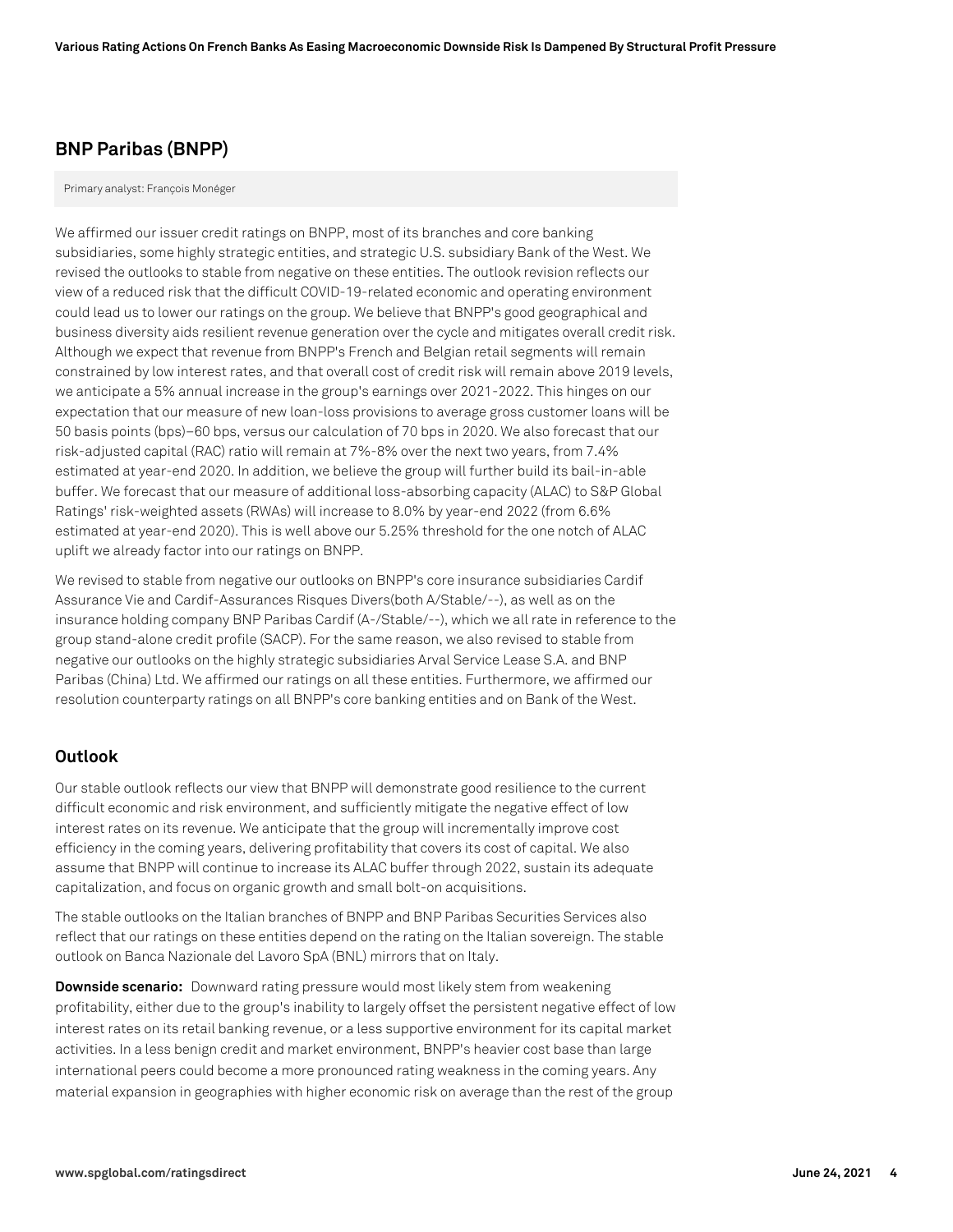could also weigh negatively. Under these scenarios, we could revise down BNPP's group SACP and in turn lower the issue ratings on its senior nonpreferred debt and other hybrids.

Whether we also downgrade BNPP's core banking subsidiaries (except BNL) and Bank of the West, would depend on its progress in building its ALAC buffer. With the group SACP at a lower 'a-', we could include an additional notch of ALAC if the buffer exceeds our threshold for a second ALAC notch on BNPP on a sustained basis.

**Upside scenario:** We currently consider an upgrade a remote prospect. Upward rating pressure would most likely only arise if BNPP undertakes a sizable increase in its capital ratios. We would also need to see material improvements in cost efficiency and returns, closing the gap with the strongest global peers, including Nordic and large U.S. banks.

# **BPCE**

Primary analyst: Nicolas Malaterre

The lowered 'A/A-1' issuer credit ratings and 'A+/A-1' resolution counterparty ratings, and downgraded debt instruments, reflect our view that BPCE's credit metrics, profitability, cost-to-income efficiency, and our solvency metric, are more in line with those of rated peers with lower SACPs than our previous assessment.

At the previous 'a' SACP, BPCE's business model and solvency (S&P Global Ratings' RAC ratio) position were weaker than relative peers. The revised 'a-' SACP also captures our view of tougher operating conditions and structural profitability--under our revised industry risk score for the French banking system--which will challenge BPCE's earnings. In our view, BPCE's business model and revenue structure are more sensitive than those of French peers to prolonged low interest rates, considering its past stable but modest profitability and weaker efficiencies.

Our assessment is also aligned with BPCE's continued objective to build capital strength, despite an erosion of the buffer in its RAC ratio before diversification to below 10% at year-end 2020. We project this will revert above 10% in the next two years.

Furthermore, since BPCE can maintain its S&P Global Ratings' ALAC buffer sustainably above 5% of our RWAs over the next two years, we continue to include one notch of ALAC support in our issuer credit rating.

## **Outlook**

The outlook on BPCE and its rated entities is now stable. This reflects our view that after today's action we will not change the ratings in the next two years. We take into account BPCE's good positioning in domestic activities, as the No. 2 player, and aligned segments such as insurance that should support earnings.

**Downside scenario:** The main downside risk we see for BPCE in the next 18-24 months is if the SACP further deteriorates. This could happen if the bank does not adjust its business, including in retail banking, to the evolving interest-rate environment, and our RAC trajectory fails to revert above 10%, for example, on the back of materially reduced earnings prospects or a material increase in risk exposure. We could also lower our issuer credit and resolution counterparty ratings if BPCE's ALAC buffer appears set to fall materially short of our above 5% expectation.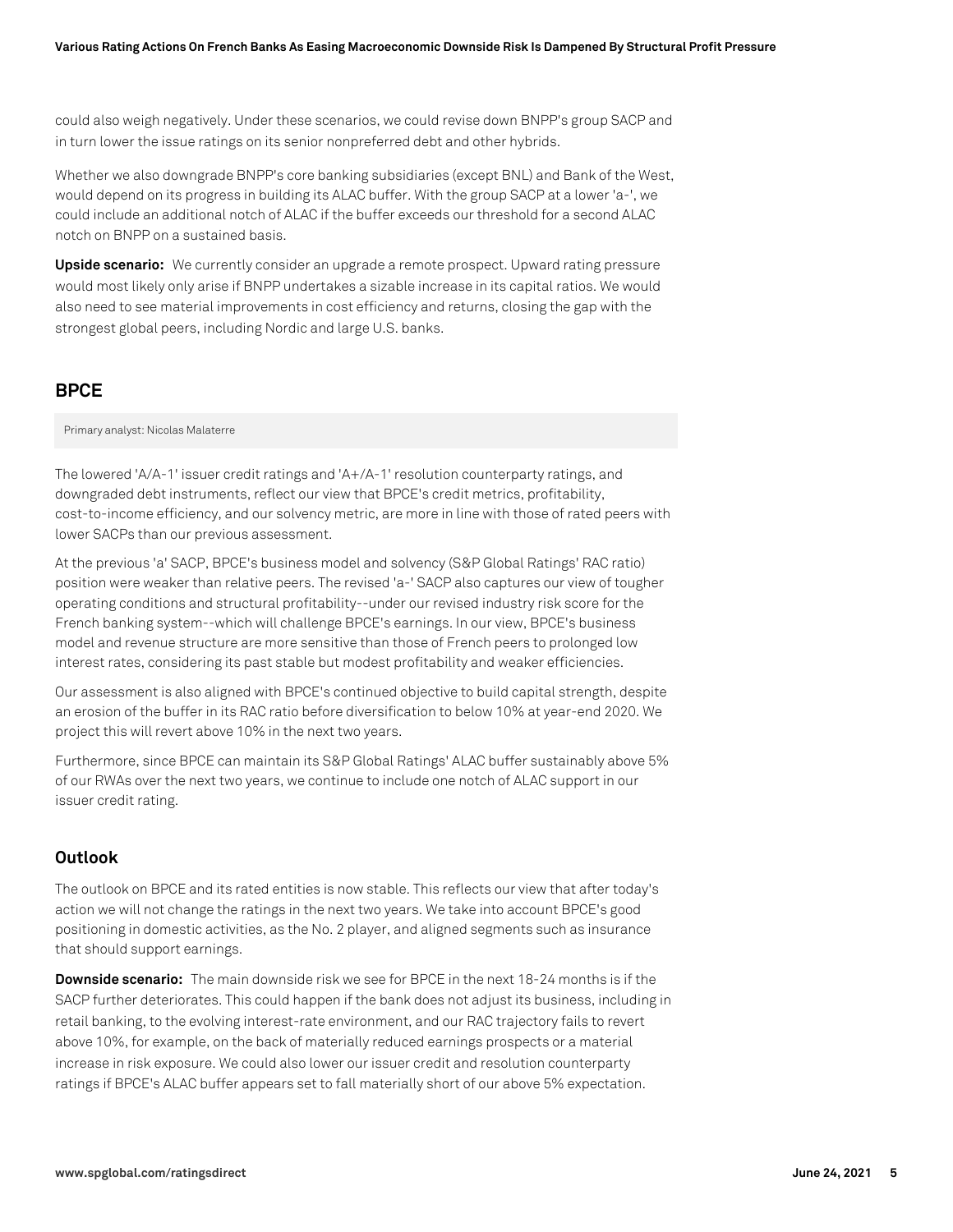**Upside scenario:** Although unlikely in the next two years, upside could come from profitability, cost-to-income efficiency, and solvency sustainably in line with those of rated peers with an 'a' SACP. At the 'a-' SACP, our issuer credit and resolution counterparty ratings on the bank could also benefit from a second notch of ALAC support if its bail-in-able debt level is sustainably above 8%.

## **Caisse Centrale de Credit Mutuel (Group Credit Mutuel; GCM)**

#### Primary analyst: Nicolas Malaterre

We affirmed our ratings on GCM's rated entities and revised the outlook to stable from negative. The mutualist group entered the pandemic from a position of strength, given its strong bancassurance business model, solid capital position, good efficiency and profitability in a French system context (although weaker than that of European peers), and sound asset base. We now see a reduced risk that we could revise down our capital assessment. The small business/entrepreneurs and larger corporate (mostly operated by subsidiary CIC) portfolios may deteriorate moderately, along with some sectors more affected by COVID-19-related disruption.

Nevertheless, we see more stretched operating conditions in France that could result in a weaker assessment of the group SACP, currently 'a'. This could happen if, for example, GCM does not cope with the challenge of adjusting its retail banking and insurance business strategy to the evolving interest-rate environment, leading to rapidly declining margins or weaker efficiency.

GCM has so far issued proportionately less bail-in-able debt than other French globally systemically important banks (G-SIBs). Nevertheless, its buffer is gradually expanding and we think potential future uplift for ALAC support in our ratings might offset any group SACP weakening, providing a mitigant for senior preferred creditors to more adverse operating conditions.

#### **Outlook**

The stable outlook balances a degree of pressure on the group SACP with the potential for future ALAC uplift. We also assume that existing challenges around group cohesion will not represent a structural weakness, but rather an area of relative uncertainty, as has been the case so far.

**Downside scenario:** We could take a negative action in the next 24 months if we observe the group engaging in more rapid growth in risky assets than we initially anticipate, organically or via acquisitions, or if GCM's ability to cover normalized credit losses weakens more abruptly than we currently expect.

This would lead us to revise the group SACP and so lower our ratings on the hybrid capital and senior nonpreferred notes. Whether we also lower the long-term issuer credit rating would depend on GCM's progress in building a sufficient cushion of bail-in-able debt.

**Upside scenario:** We could raise the long-term issuer credit rating if we expect GCM to build an ALAC buffer sustainably above 5% and we also consider the group SACP to remain robust. An upgrade would also depend on our view that the group's overall creditworthiness is comparable to that of 'A+' rated peers.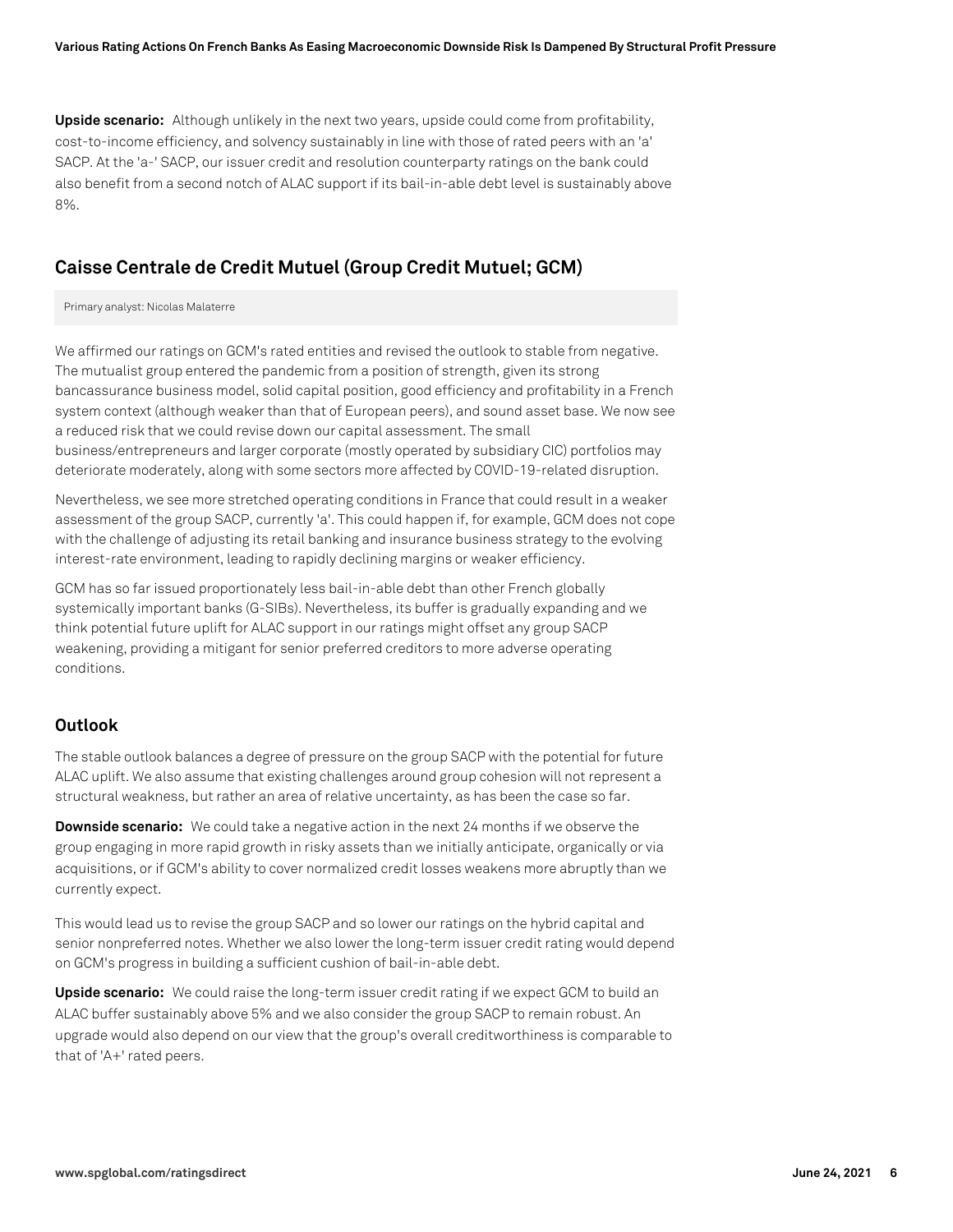# **Credit Agricole Group (GCA)**

Primary analyst: François Monéger

We revised the outlooks on Crédit Agricole S.A. (CASA) and all its rated branches and core banking entities to stable from negative. We affirmed our 'A+' long-term and 'A-1' short-term issuer credit ratings, and 'AA-/A-1+' resolution counterparty ratings on all these entities. At the same time, we affirmed our debt ratings on their senior nonpreferred notes, subordinated debt, and hybrid capital instruments. We also affirmed our ratings on insurance subsidiaries Credit Agricole Assurances, Predica, and Pacifica IARD, in line with our SACP on GCA. These three entities were already on stable outlooks, reflecting our favorable view of their stand-alone credit qualities.

We use our BICRA economic risk and industry risk scores to determine a bank's anchor, the starting point in assigning an issuer credit rating under our bank criteria. The anchor for GCA is 'bbb+', with a weighted economic risk of '3' resulting from predominant exposure to France, despite some exposure to higher-risk countries like Italy.

This outlook revision reflects our view of a reduced risk that the difficult COVID-19-related economic and operating environment could lead us to lower our ratings on the group. Although we expect that revenue from retail activities will remain constrained by low interest rates, and that overall cost of credit risk will remain above 2019 levels, we expect profitability to return to 2019 levels in 2022.

This hinges on our expectation of annual new loan-loss provisions to average gross customer loans at 25 bps–30 bps, versus 38 bps in 2020. We forecast that our RAC ratio will increase to above 9.0% within the coming two years. Furthermore, we anticipate that the bank will continue building up its bail-in-able buffer and that our ALAC ratio will reach 7.0%-7.5%, well above our 4.75% threshold for the one notch of ALAC uplift we already factor into our ratings on CASA.

## **Outlook**

Our stable outlook on GCA and its core banking entities reflects our view that it will maintain the 'a' group SACP and continue to increase its ALAC buffer until 2022. This factors in our belief that the group will maintain a leading franchise in its key business segments, especially domestic retail, asset management and insurance. In the coming two years, we expect GCA will maintain disciplined underwriting standards and comparatively superior coverage of its impaired assets, reflecting its strong risk profile. The stable outlook also reflects our expectations that the group will sustain satisfactory cost efficiency and adequate capitalization. We believe that GCA will continue to demonstrate good resilience to the current COVID-19-related difficult economic and risk environment, and sufficiently mitigate the negative effects from persisting low interest rates on its retail revenue.

Our stable outlooks on the group's core insurance entities--Predica, Pacifica IARD, and the insurance holding company Credit Agricole Assurances (CAA)--all of which we rate in reference to GCA's group SACP, reflect that we see no particular upward nor downward pressure on this group SACP. The stable outlooks on these entities are also supported by our favorable view of their stand-alone credit qualities.

**Downside scenario:** We could lower our ratings on the bank if its asset quality deteriorates to the extent that it proves insufficient to maintain a low risk profile. Downward rating pressure could also stem from weakening profitability if GCA does not continue largely offsetting the negative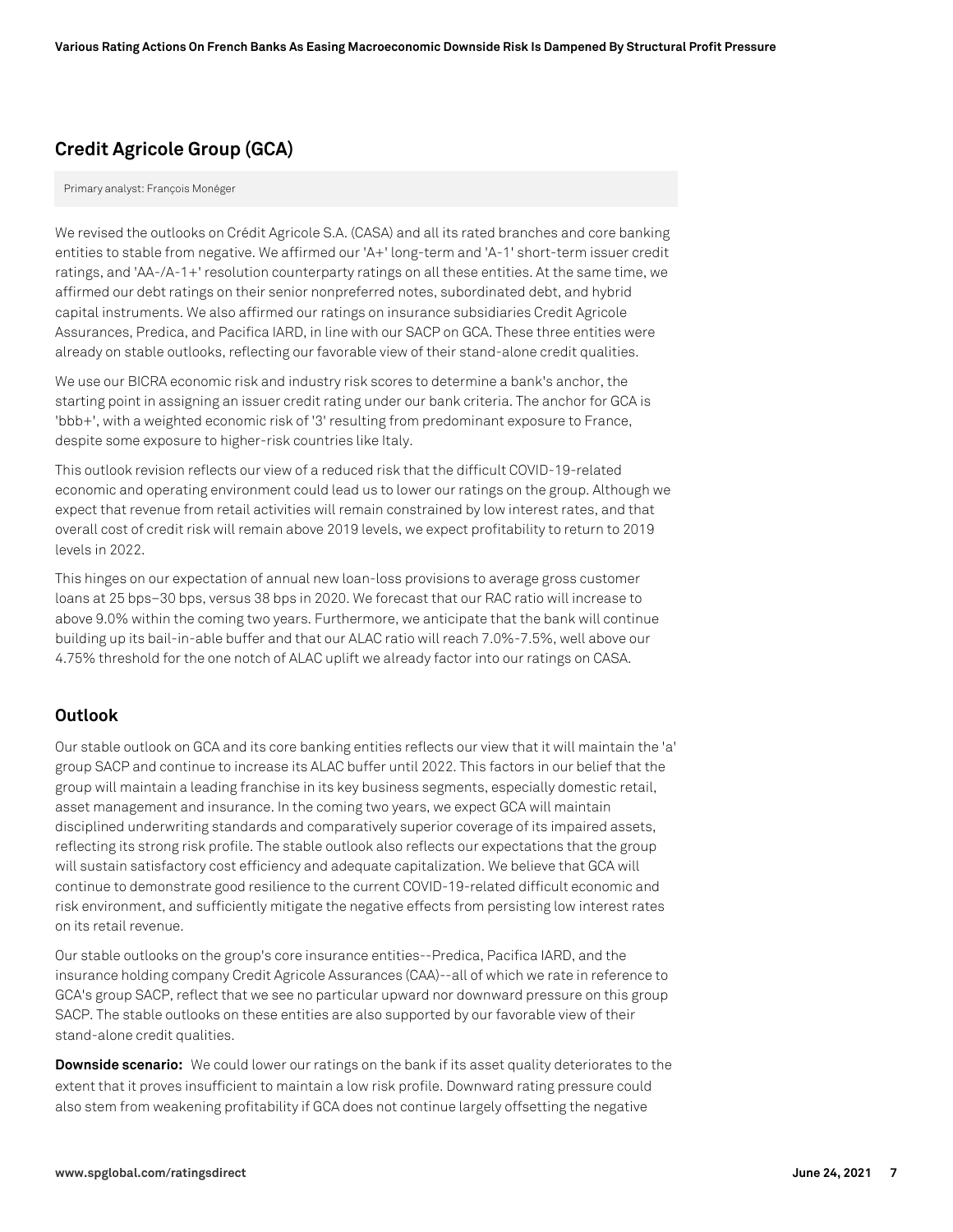effect of low interest rates on its retail revenue, or on the back of a rapid increase in investments and operating costs in a context of accelerated digital transformation. In addition, although we do not consider this a likely scenario, any significant geographical expansion into areas with higher economic risks than the rest of the group could weigh on overall creditworthiness. Under all these scenarios, we could lower GCA's group SACP and our issue ratings on its senior nonpreferred debt and other hybrids.

**Upside scenario:** We consider an upgrade unlikely under a short- to medium-term horizon.

# **Societe Generale (SG)**

Primary analyst: Philippe Raposo

We revised the outlook on SG and its core entities to stable from negative to recognize the receding economic risks in France and in other countries in which SG operates. We acknowledge that the global economic recovery and continuous monetary and fiscal support policies are only postponing some small and midsize enterprise (SME) and corporate defaults and deterioration of SG's asset quality, but we consider the bank's portfolio to be in line with that of peers. Moreover, the bank already provisioned a first cushion for these future losses in 2020. We anticipate that cost of risk could remain higher than the through-the-cycle average, at about 35 bps by 2022.

We see industry pressure on profitability as already well captured in the rating after we lowered the group SACP to 'bbb+' last year (see "Societe Generale Outlook To Negative On Profitability Challenges; Ratings Affirmed; Hybrid And Sub Debt Downgraded," published May 15, 2020). Profitability and sustainability of the business model remain a key topic, particularly because it is a listed bank competing with large domestic cooperatives, which have only modest return targets. Therefore, we will follow how the ongoing corporate and investment bank (GBIS) optimization and the announced merger of French retail banks Société Générale and Crédit du Nord will improve SG's cost to income and returns compared to those of peers.

We believe the announced GBIS plan to be challenging, since most large investment banks have similar growth targets, but view positively the derisking of the most market-sensitive activity (part of structured equities). We also view positively the digital path taken by the group, since this shields it from potential disruption. To digitize its processes, SG operates Boursorama--the digital-only bank leader in France. Boursorama has good prospects if it can increase its scale and lower client acquisition costs, which currently result in negative net income. Furthermore, SG's volumes of bail-in-able debt already issued this year and its policy to keep a high bail-in-able buffer support the current two notches of ALAC uplift. We estimate this buffer will remain at 9.0%-9.5% of our RWA in the coming two years.

## **Outlook**

The stable outlooks on SG and its core subsidiaries reflect the ongoing economic recovery in countries in which the group operates. We anticipate asset quality will deteriorate in the coming quarters as government support measures are gradually lifted but believe SG will maintain manageable credit costs of 30 bps-40 bps in next two years. We also incorporate in our projections that SG will maintain a buffer of bail-in-able securities in excess of 8% of S&P Global Ratings' RWAs, since this is the condition to maintain a two-notch ALAC uplift above the 'bbb+' group SACP.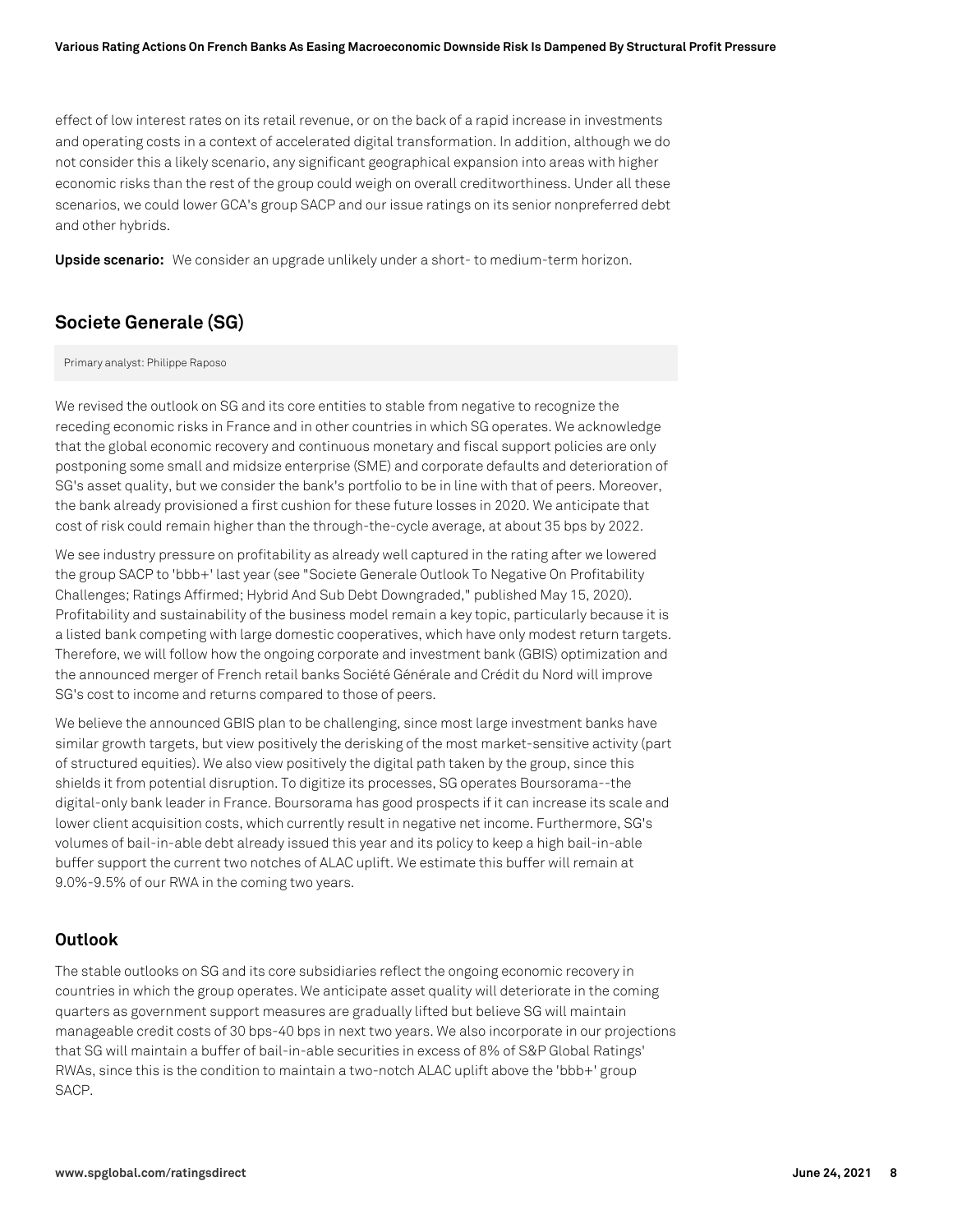**Downside scenario:** We could lower the ratings in the next two years if profitability does not recover in 2021 and beyond. This could happen if credit losses are far higher than our projections, or if the group cannot sustainably improve its efficiency ratio in line with at least historical standards. Although less likely, pressure on the long-term issuer credit rating could also come if the bank cannot maintain a sufficient ALAC buffer.

**Upside scenario:** An upgrade, although a limited prospect in the next 12 months, could come at a later stage if SG improves its efficiency and profitability and achieves a sustainable business model on par with 'A+' rated banks'. We would also expect better operating conditions in SG's retail markets, good results from the merger of its two French networks, and solid performance from investment banking activities.

# **La Banque Postale (LBP)**

Primary analyst: Mathieu Plait

We affirmed our 'A/A-1' long- and short-term issuer credit ratings on LBP and all our issue ratings, including those on its hybrids and senior nonpreferred debt that we notch from the 'bbb+' SACP.

The SACP on LBP is unchanged despite the more challenging operating conditions that we observe for the French banking system. This reflects LBP's good asset quality and small exposure to SMEs (about 5% of its total customer loans), which were the first hit by the pandemic. It also reflects LBP's prominent domestic franchise in low-risk residential housing, of which more than 95% is secured by a financial guarantee or a mortgage that we currently expect to continue to perform well. We note that LBP entered the pandemic right after its takeover of large French insurer CNP Assurance. The transaction, thanks to CNP's stronger earnings, positively affected LBP's efficiency metrics, with the cost-to-income ratio improving to 73% in 2020 from 80% in 2019. In turn, this should allow LBP to better withstand the hit from prolonged low interest rates on its overall profitability. In addition, LBP's strong liquidity and above-average funding, with minimal reliance on wholesale funding and low loan leverage, compare well to those of peers. The bank has a simple and low-risk retail banking model, which in our view should display resilience over the cycle.

## **Outlook**

The stable outlook on LBP mirrors that on La Poste. We continue to see LBP as a core subsidiary of the La Poste group, and any rating or outlook action on the parent would lead to a similar action on LBP. We expect the La Poste group will maintain a strong, lasting interest in LBP in the near future. LBP is an integral part of the group's strategy, and we see it as strongly integrated within the rest of group.

A change in our issuer credit ratings on LBP would not trigger a change in our ratings on its senior nonpreferred and hybrid instruments. The issue ratings on LBP's hybrids and senior nonpreferred debt are notched from the 'bbb+' SACP, and would only be affected if the SACP is revised. This is because we do not expect government support through La Poste would be available to hybrid debt holders. Only the senior unsecured debt ratings would be affected in the event of a change in the issuer credit rating.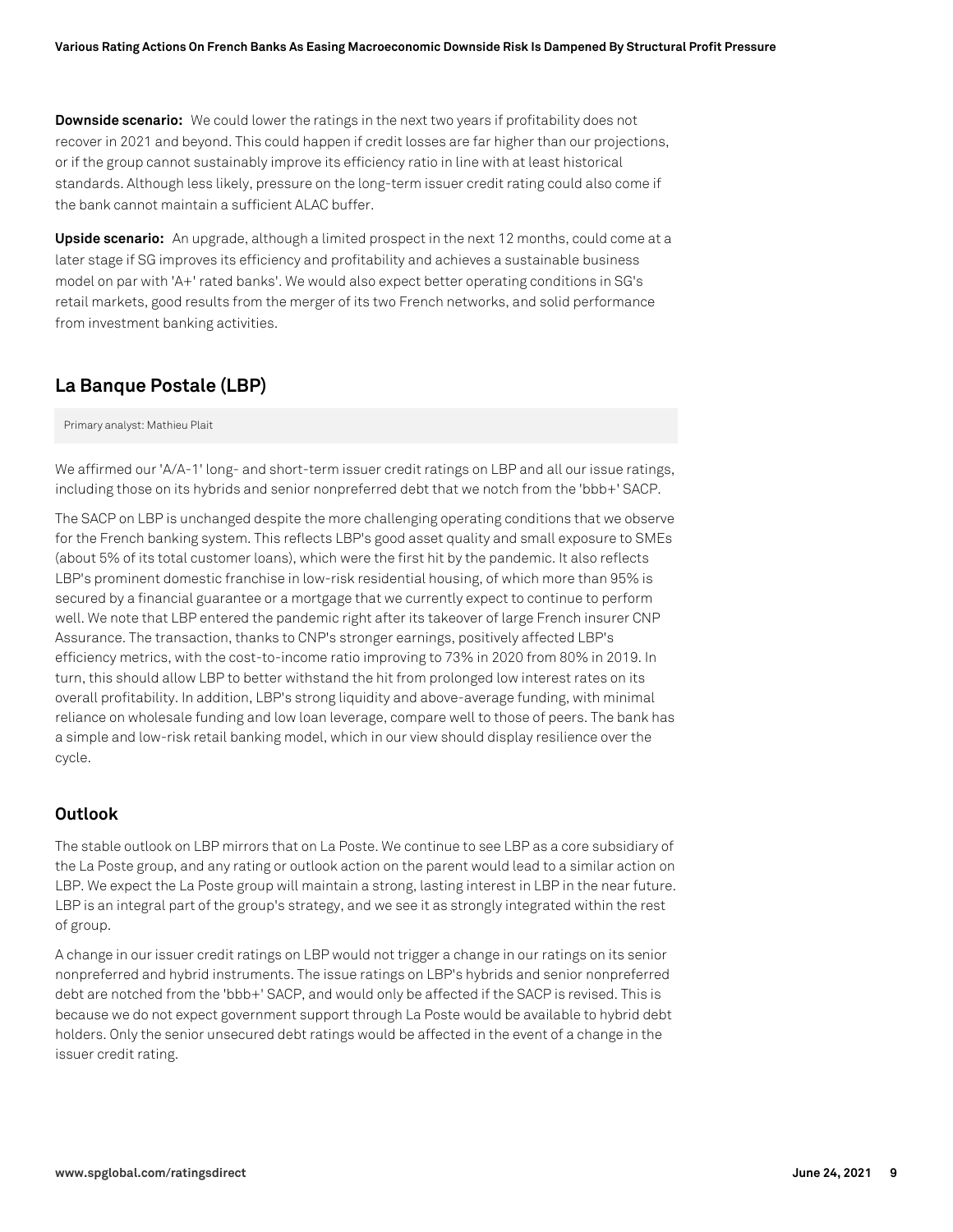**Downside scenario:** Given the long-lasting, strategic, and operational integration of LBP into La Poste, we see limited risk of weaker interest, and support, from La Poste in the next two years. However, such a scenario could emerge if LBP becomes a less profitable or riskier subsidiary. We could revise down the SACP if our combined view of capitalization and earnings, and the risk profile, weakens. This could happen if strong growth leads to rapid capital consumption and weaker asset-quality metrics. These factors could also result in a lower SACP if LBP's robust funding and liquidity weakens compared to that of other French banks.

**Upside scenario:** Although unlikely over our 18-24 month outlook horizon, we could revise upward our SACP if LBP's diversification toward lending to professionals, consumer finance activities, and local authorities contributes to a stronger overall risk-adjusted profitability, while maintaining higher funding and liquidity than domestic peers. Even though a negative action on France would not, by itself, result in immediate rating pressure on La Poste and therefore LBP, it would certainly limit upside potential.

## **Dexia Credit Local (DCL)**

Primary analyst: Mathieu Plait

We affirmed our 'BBB/A-2' long- and short-term issuer credit ratings on DCL with a stable outlook.

The more challenging operating conditions that led us to revise down our industry risk assessment for the French banking system had a negative impact on DCL's anchor. However, the SACP is unchanged at 'bb', where it is capped, reflecting our view that DCL remains vulnerable to confidence-sensitive market funding and dependent on investors' appetite for government guaranteed debt, which is its primary funding source.

#### **Outlook**

The stable outlook reflects our expectation that the bank will implement an orderly wind-down of its operations and continue to benefit from the strong commitment of the Belgian and French governments in this process over the next two years. The ratings already factor in our expectation that, although DCL will be loss-making for several years, its capitalization will adequately cover risks, as deleveraging continues. A downgrade of Belgium or France would not in itself prompt us to lower the issuer credit ratings on DCL. However, it would affect the issue ratings assigned to DCL's debt that is guaranteed by these states.

**Downside scenario:** We might lower the ratings on DCL if, contrary to our expectations, the bank is unable to maintain sufficient access to market funding to implement its wind-down plan. We could also lower the ratings if the likelihood of government support diminishes, or if the pandemic induces material delays in the bank's deleveraging plan, or affects its results and solvency beyond our expectations.

**Upside scenario:** Ratings upside is remote, given the level of ongoing and extraordinary government support we factor into the ratings.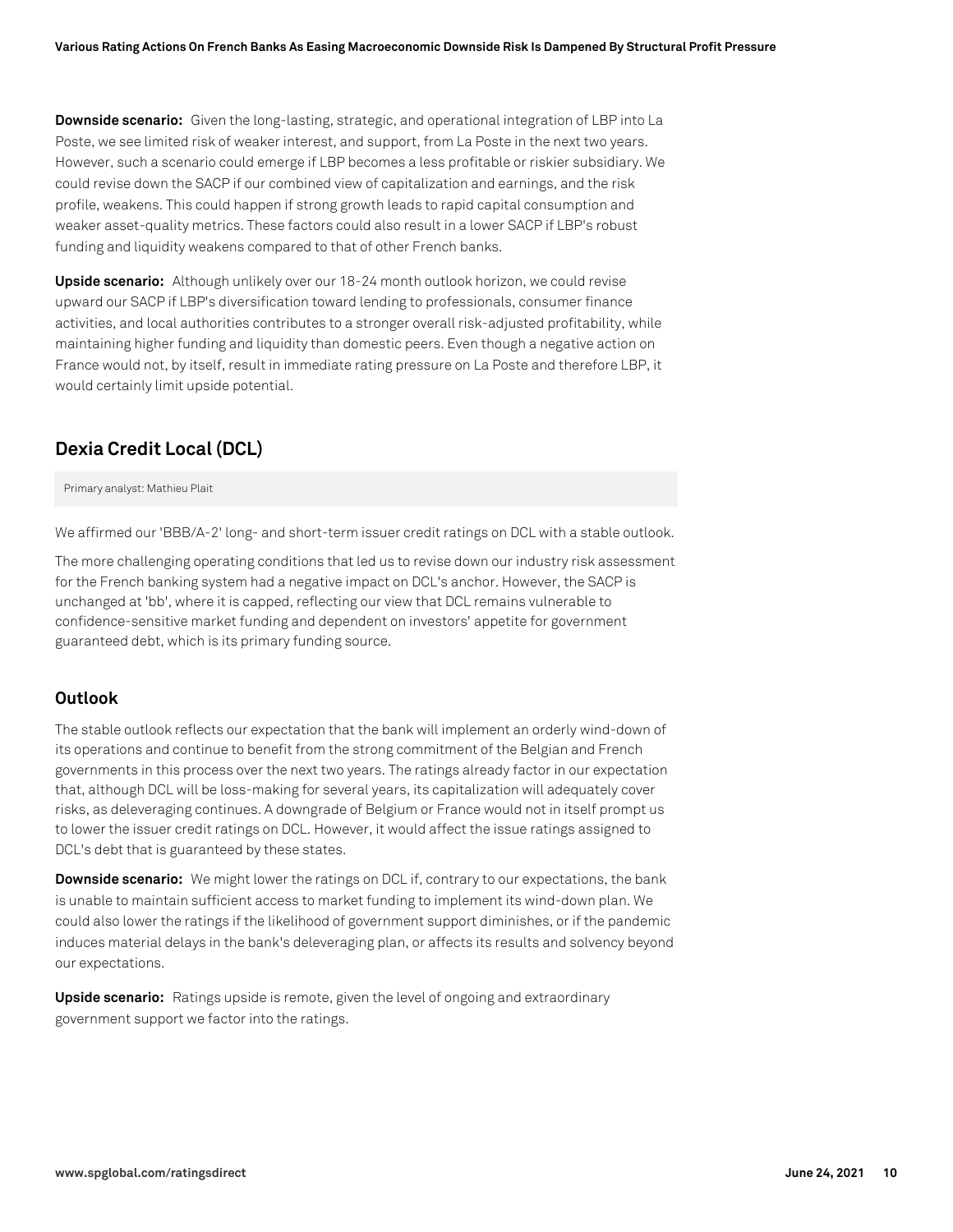## **RCI Banque**

Primary analyst: Mathieu Plait

We lowered our long- and short-term issuer credit ratings on RCI Banque to 'BBB-/A-3' from 'BBB/A-2' due to the lower anchor, which combines the weighted economic risk in its operations with French banking industry risk. The 'bbb-' SACP is unchanged as we now incorporate the bank's superior underlying profitability and geographical diversity into its business position assessment.

The improvement also reflects RCI Banque's outperformance of similarly rated captive peers over a long cycle, particularly capital generation capabilities and risk-adjusted operating performance. It also has more balanced revenue, with a shift toward fee income, which we see as more stable than net interest income revenue. We note that RCI Banque entered the pandemic on a strong footing, with solid earnings capacity, a low cost-to-income ratio of about 30%, and strong capitalization. Overall, its 2020 performance showed strong resilience amid the COVID-19-induced downturn and despite the challenges faced by the auto sector.

## **Outlook**

The stable outlook on RCI Banque incorporates our view that its financial profile will remain strong, with steady risk-adjusted profitability and continued conservative capital management over the next two years. Furthermore, a downgrade of Renault would not automatically entail a similar rating action on RCI Banque.

**Downside scenario:** We could downgrade RCI Banque if Renault's creditworthiness comes under further material pressure and RCI Banque is unable to maintain its strong financial profile. In particular, we could consider a downgrade if the bank's capitalization is no longer a strength, with RAC falling sustainably below 10%, or if contagion risks from Renault start to crystallize and affect RCI Banque's access to debt markets, or cost of funding.

**Upside scenario:** An upgrade could happen only if Renault's creditworthiness doesn't further deteriorate. To raise our long-term rating on RCI Banque we would need to revise the SACP upward. A higher SACP would require RCI Banque's capital and funding strategy to fundamentally shift and strengthen. At this stage, we regard this as a remote scenario.

# **PSA Banque France (PBF)**

Primary analyst: Mathieu Plait

We revised the outlook on PBF to stable from negative and affirmed our 'BBB+/A-2' long- and short-term issuer credit ratings.

The outlook revision follows a similar action on its parent Santander Consumer Finance S.A. (SCF) and our view of PBF as a strategically important subsidiary of SCF. Consequently, the long-term issuer credit rating remains two notches higher than the 'bbb-' SACP on PBF. We take into account the creditworthiness of Stellantis N.V. (BBB-/Stable/A-3) and limit the rating difference to two notches, since we believe that severe difficulties at Stellantis would also harm PBF's stand-alone creditworthiness or SCF's willingness to support PBF.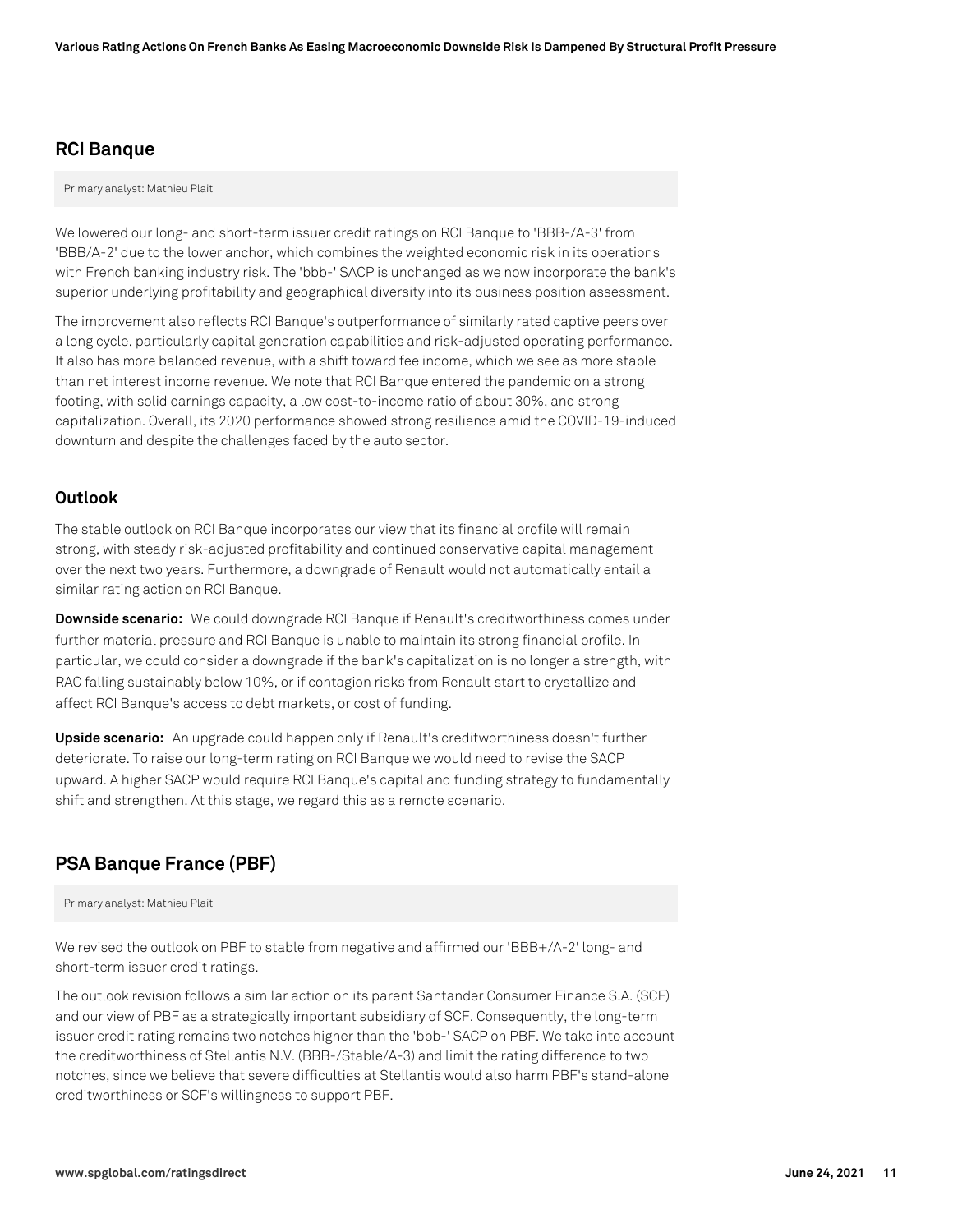#### **Outlook**

Our stable outlook on PBF mirrors those on SCF and Stellantis. The outlook also reflects our view that PBF will maintain its sound financial position over the next two years and remain a strategically important subsidiary of SCF.

**Downside scenario:** We could lower our long-term rating on PBF following a similar rating action on SCF or Stellantis.

Although a remote scenario at this stage, we could also lower our long-term rating on PBF if financial or strategic developments at PBF lead us to question SCF's strategic interest in the joint venture.

**Upside scenario:** We could upgrade PBF if we take a similar rating action on both SCF and Stellantis. An upgrade of only one of the two parents will not trigger an upgrade of PBF.

## **Oney Bank (OB)**

Primary analyst: Mathieu Plait

We revised our outlook on OB to stable from positive and affirmed our 'BBB/A-2' long- and short-term issuer credit ratings.

We consider that the ongoing integration of OB within BPCE group will further strengthen OB's risk management framework, capabilities, and ultimately asset quality. Although the strengthening ongoing support from the parent to its strategically important subsidiary counters our view of a more challenging operating environment, we now see limited upside to the rating.

We expect OB's risk management will further strengthen and harmonize thanks to its affiliated status since BPCE's 50.1% acquisition in 2019 and related responsibilities for BPCE to guarantee OB's solvability, as well as the ongoing integration. We reflect this positive development with our revised up combined capital and risk position assessment for OB.

## **Outlook**

The stable outlook on OB reflects our view of the benefits of its ongoing integration within BPCE group, particularly in capital, risk, funding and liquidity management. The stable outlook also reflects our view that OB will remain a strategically important subsidiary of BPCE group over the next two years.

**Downside scenario:** We could consider a downgrade if BPCE group proves reluctant to provide funding and liquidity support, or if we see that the bank's importance within BPCE weakens markedly. We currently consider this scenario remote.

**Upside scenario:** We currently deem rating upside limited. However, we could consider a positive rating action if OB's business prospects materially improve stemming from its integration with BPCE. This could only happen if ongoing funding and liquidity support provided by BPCE doesn't weaken.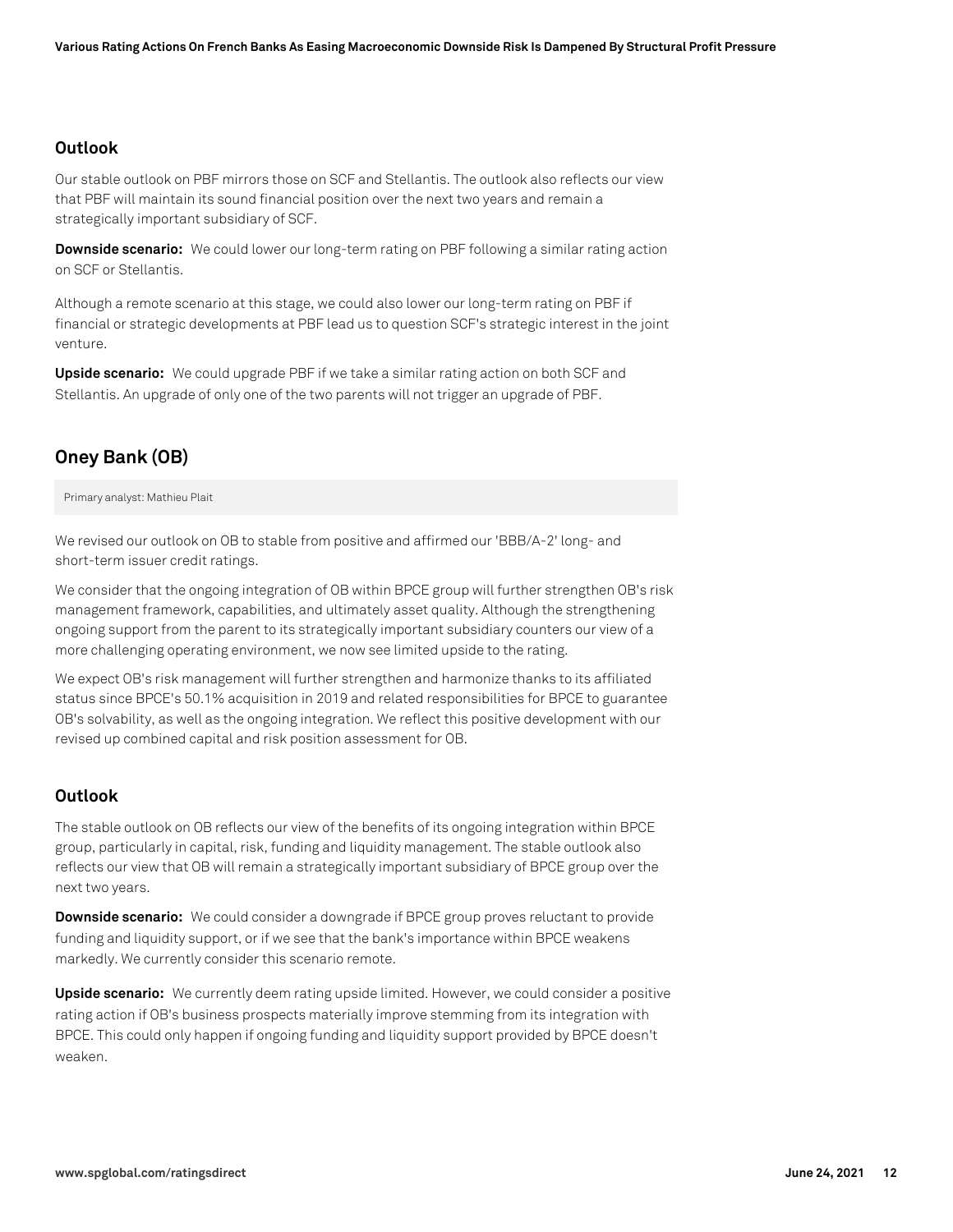# **Carrefour Banque (CB)**

Primary analyst: Mathieu Plait

We affirmed our 'BBB/A-2' long- and short-term issuer credit ratings on CB. Although we now see that the risks in CB's operating environment in France have receded, the outlook remains negative. This reflects the uncertainties we see on the execution of its strategic transformation and related effects on its financial profile, particularly capitalization.

In recent years, the bank has undergone multiple restructuring projects targeting a profitable business model aligned with its retailer parent, Carrefour. However, these management measures have not revitalized its commercial activity and the bank is still failing to utilize cross-selling potential with its parent. We expect that CB's operating performance will continue to lag consumer finance peers' in 2021-2022 and high investments will drag on its profitability.

## **Outlook**

The negative outlook on CB indicates that we could lower the ratings in the coming two years if pressure on its financial profile, especially capitalization, intensifies and ceases to be a rating strength.

**Downside scenario:** We could lower our long-term issuer credit rating by one notch if we believe CB can't maintain its RAC ratio above 10% by year-end 2021. This could be caused by stronger RWA growth due to a higher share of problem loans, a higher dividend payout ratio, or weaker performance due to a lack of business prospects, among other deterring factors.

Although less likely, we could also lower our long-term rating by one notch if Carrefour or BNP Paribas group prove reluctant to provide funding and liquidity support, or if we see that the bank's importance within BNP Paribas group weakens markedly. This would include if BNP Paribas group's ownership of CB reduces.

**Upside scenario:** We could revise the outlook back to stable if CB's RAC increases in line with our expectations--with our ratio surpassing the 10% threshold, all else being equal--and the bank successfully implements its business transformation.

## **Socram Banque (SB)**

Primary analyst: Mathieu Plait

We affirmed our 'BBB/A-2' long- and short-term issuer credit ratings on SB. Although we now see that risks in SB's operating environment in France have receded, the outlook remains negative. This reflects our concerns regarding SB's ability to implement its strategic transformation as planned and reinforce its profitability and business prospects in the coming years.

Over the past four years, SB experienced a continuous erosion of its credit portfolio, which declined about 40%. The bank's ownership structure, involving multiple mutual shareholders, together with low traction in distributing its products among the shareholders' networks, and the lack of new growth drivers, make it difficult for SB to sell its products. The strategic plan, introduced by the new CEO in 2020, mainly focuses on digitalization, improved marketing, better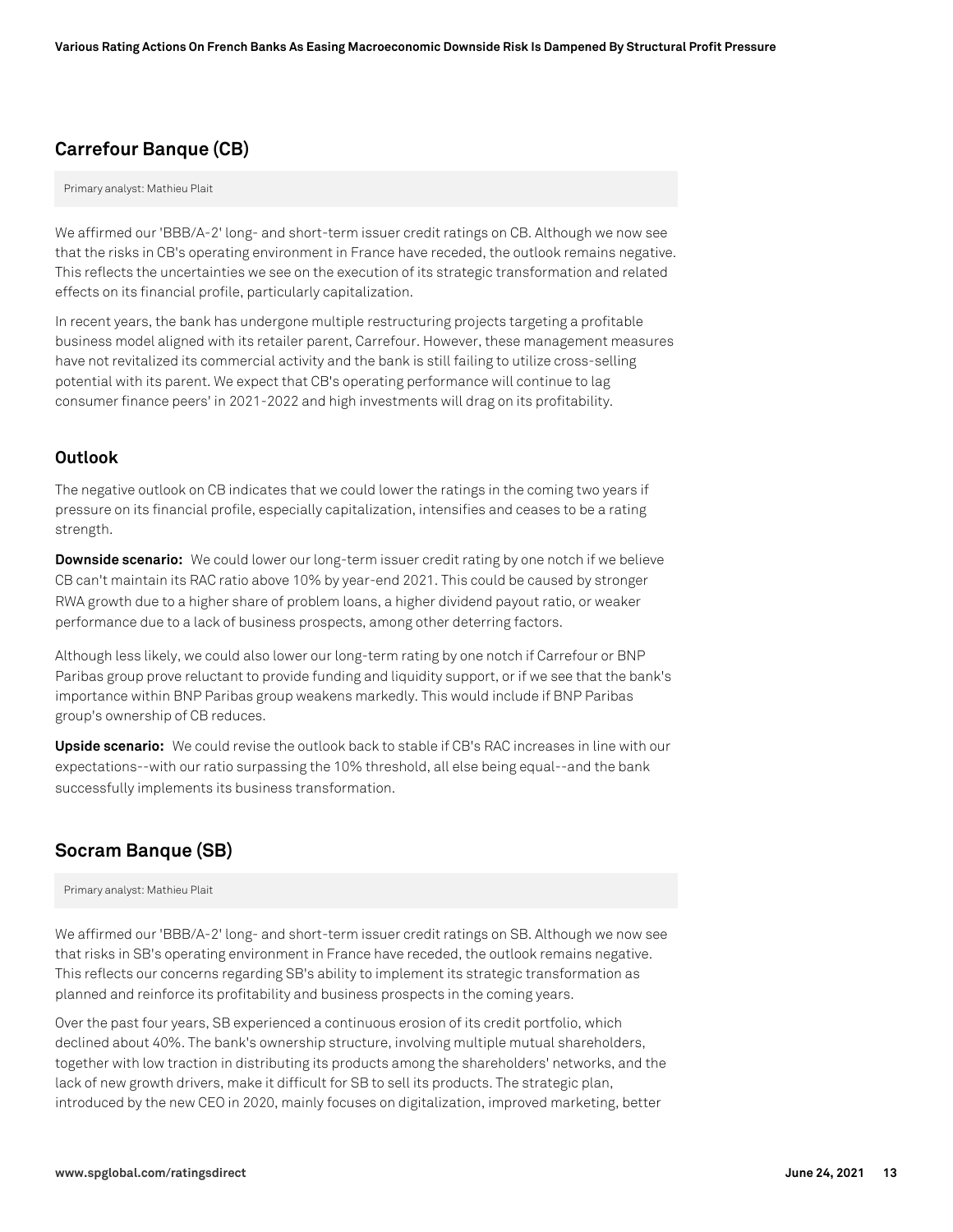subscription processes, and a leasing product. However, it has yet to produce results and execution uncertainties remain.

## **Outlook**

The negative outlook on SB reflects our concerns about the execution risks for its transformation plan in a highly competitive consumer finance market. The outlook also reflects the uncertainties we see in SB's capacity to strengthen its distribution network and reinforce its business prospects and profitability over the coming 12-24 months.

**Downside scenario:** We could consider a downgrade if we think SB's low business volumes could last beyond 2021-2022, or if a lack of business prospects and transformational charges undermine its profitability. This could translate into an even weaker assessment of SC's business profile.

We could also lower the rating if, in the absence offsetting factors, SC's overall importance to BPCE diminishes and leads to a potential weakening of extraordinary support from BPCE group, that we currently incorporate in the rating on SB.

**Upside scenario:** We could revise the outlook on SB to stable if the bank strengthens its loan production while remaining profitable, demonstrating its ability to tap the large client base of its mutual shareholders while keeping very high capitalization levels and a low risk profile.

# **Opel Bank Niederlassung Deutschland S.A (OBND)**

#### Primary analyst: Emna Chahed

We affirmed our 'BBB+/A-2'long- and short-term issuer credit ratings on OBND with a stable outlook.

We derive our rating on OBND from our assessment of the creditworthiness of its French-based parent, Opel Bank S.A.

Although 50% owner BNP Paribas would likely provide extraordinary support to the bank if needed via its consumer finance arm, we believe Stellantis' creditworthiness also matters in assessing the credit quality of Opel Bank. OBND's financial performance was resilient in 2020, despite the effects of the pandemic on economic activity, and we expect similar resilience in 2021. We also continue to view capitalization as a rating strength but recognize that future capital levels depend on the magnitude of dividend payments.

## **Outlook**

The stable outlook on OBND reflects our view that its business and financial profiles should remain resilient over the next two years. It also reflects our assumption that Stellantis' credit quality will remain stable, and the likelihood of support from BNP Paribas group unchanged.

**Downside scenario:** We could lower our rating on OBND in case of pressure on Stellantis' creditworthiness. This could happen in the event of a lingering downturn in the European auto market, or if Stellantis specifically experiences any strategic or financial difficulties that would spill over to the bank.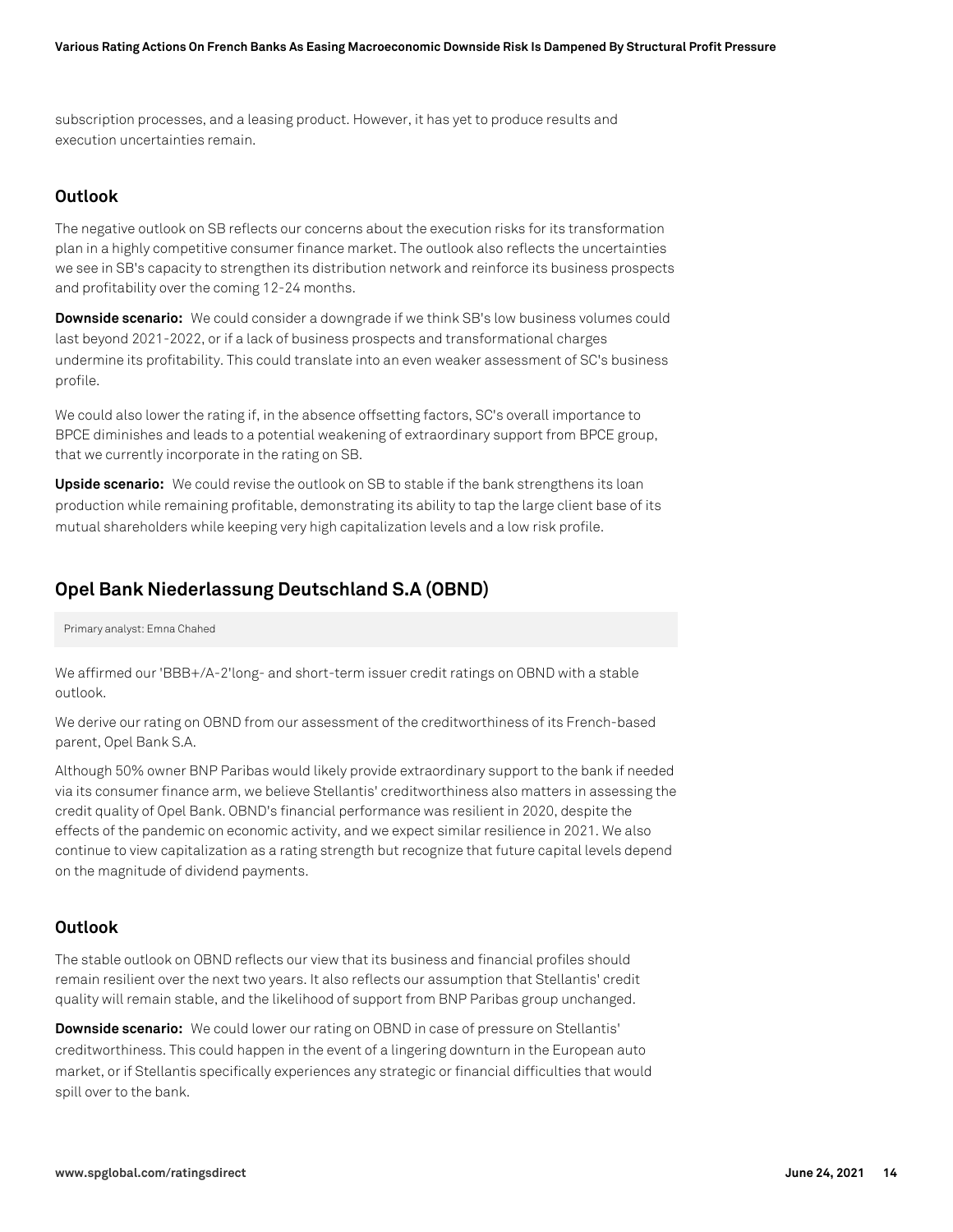A perceived weaker interest from the other partner, BNP Paribas group, in the joint venture, and therefore lower propensity to provide support if needed, could have implications for the rating. However, we currently consider this scenario remote.

**Upside scenario:** Upward rating pressure is remote, considering the still-challenging economic conditions that will likely continue in 2021.

# **BICRA Score Snapshot**

#### **France**

|                            | To                | <b>From</b>       |
|----------------------------|-------------------|-------------------|
| <b>BICRA</b> Group         | 3                 | 3                 |
| Fconomic Risk              | 3                 | 3                 |
| Economic Resilience        | Low Risk          | Low Risk          |
| Economic Imbalances        | Intermediate Risk | Intermediate Risk |
| Credit Risk In The Economy | Low Risk          | Low Risk          |
| Economic Risk Trend        | Stable            | Negative          |
| Industry Risk              | 4                 | 3                 |
| Institutional Framework    | Intermediate Risk | Intermediate Risk |
| Competitive Dynamics       | High Risk         | Intermediate Risk |
| Systemwide Funding         | Low Risk          | Low Risk          |
| Industry Risk Trend        | Stable            | Negative          |

Banking Industry Country Risk Assessment (BICRA) economic risk and industry risk scores are on a scale from 1 (lowest risk) to 10 (highest risk). For more details on our BICRA scores on banking industries across the globe, please see "Banking Industry Country Risk Assessment Update," published monthly on RatingsDirect.

## **Related Criteria**

- General Criteria: Hybrid Capital: Methodology And Assumptions, July 1, 2019
- General Criteria: Group Rating Methodology, July 1, 2019
- General Criteria: Methodology For National And Regional Scale Credit Ratings, June 25, 2018
- Criteria | Financial Institutions | General: Methodology For Assigning Financial Institution Resolution Counterparty Ratings, April 19, 2018
- Criteria | Financial Institutions | General: Risk-Adjusted Capital Framework Methodology, July 20, 2017
- General Criteria: Methodology For Linking Long-Term And Short-Term Ratings, April 7, 2017
- General Criteria: Guarantee Criteria, Oct. 21, 2016
- Criteria | Financial Institutions | Banks: Bank Rating Methodology And Assumptions: Additional Loss-Absorbing Capacity, April 27, 2015
- General Criteria: Rating Government-Related Entities: Methodology And Assumptions, March 25, 2015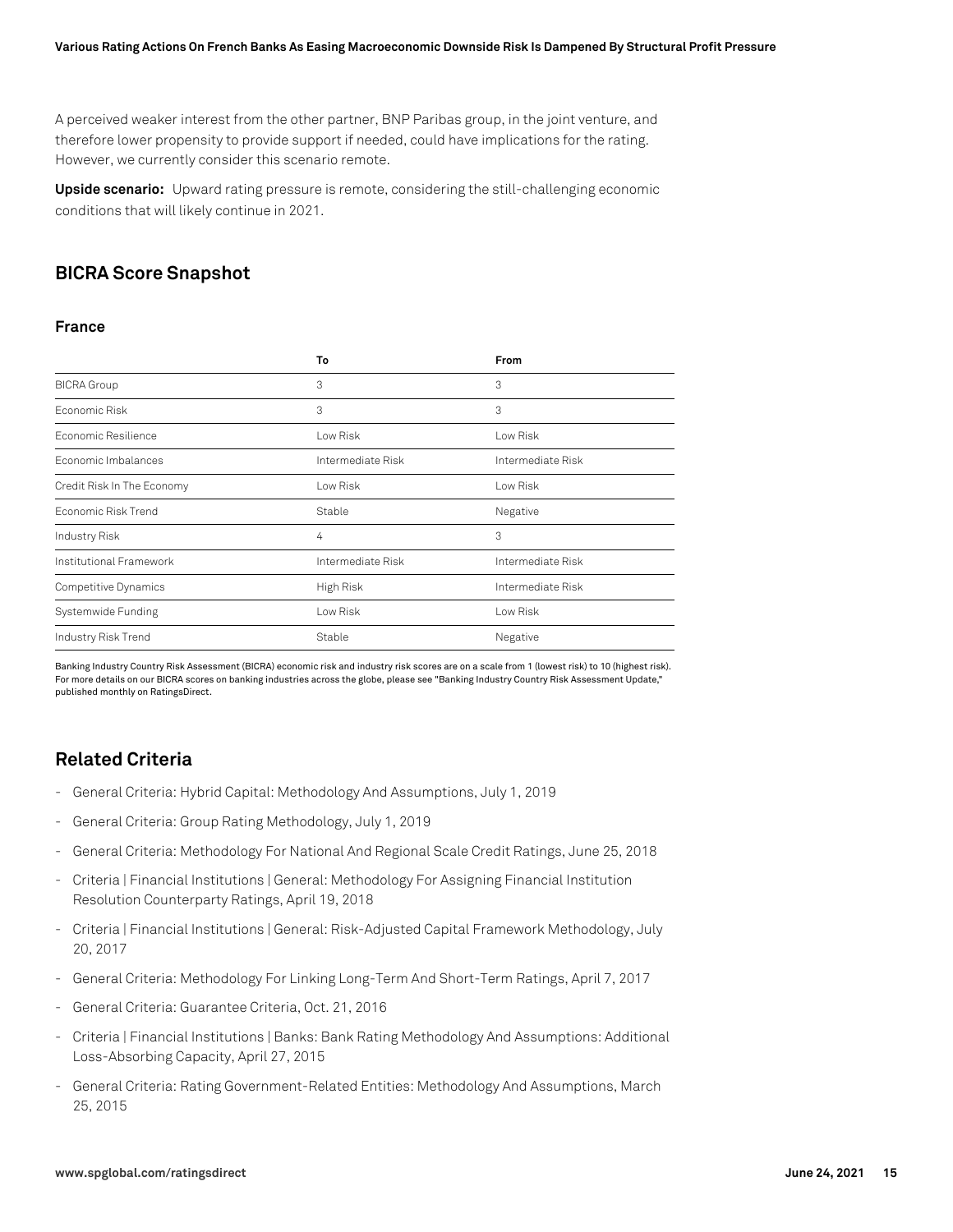- General Criteria: Ratings Above The Sovereign--Corporate And Government Ratings: Methodology And Assumptions, Nov. 19, 2013
- Criteria | Financial Institutions | Banks: Assessing Bank Branch Creditworthiness, Oct. 14, 2013
- Criteria | Financial Institutions | Banks: Quantitative Metrics For Rating Banks Globally: Methodology And Assumptions, July 17, 2013
- Criteria | Financial Institutions | Banks: Banks: Rating Methodology And Assumptions, Nov. 9, 2011
- Criteria | Financial Institutions | Banks: Banking Industry Country Risk Assessment Methodology And Assumptions, Nov. 9, 2011
- General Criteria: Principles Of Credit Ratings, Feb. 16, 2011
- Criteria | Financial Institutions | Banks: Commercial Paper I: Banks, March 23, 2004

## **Related Research**

- As Near-Term Risks Ease, The Relentless Profitability Battle Lingers For European Banks, June 24, 2021
- The European Speculative-Grade Corporate Default Rate Could Fall To 5.25% By March 2022, May 26, 2021
- BNP Paribas' Solid First-Quarter Results Reflect Resilient Activity And Diversification Benefits, April 30, 2021.
- France 'AA/A-1+' Ratings Affirmed; Outlook Stable, April, 2, 2021
- Diverse Rating Actions On European Banks Highlight The Importance Of Robust Business Models To Long-Term Resilience, Feb. 26, 2021
- BPCE Affirmed At 'A+/A-1' Despite Weaker Solvency On Planned Takeover Of Natixis; Outlook Still Negative, Feb. 16, 2021
- Capital Resilience Alone Won't Stabilize European Bank Ratings In 2021, Feb. 3, 2021
- Low-For-Even-Longer Interest Rates Maintain Margin Pressure On European Banks, Feb. 2, 2021
- Lower And Later: The Shifting Horizon For Bank Credit Losses, Feb. 2, 2021
- French Bank Outlook 2021: All About Efficiency And Asset Quality, Jan. 21, 2021
- BNP Paribas, Dec. 18, 2020.
- Credit Agricole's Tender Offer For Credito Valtellinese Could Consolidate Its Presence In Italy, Nov. 24, 2020.
- Credit Mutuel, Nov. 17, 2020
- Credit Agricole S.A., Oct. 16, 2020.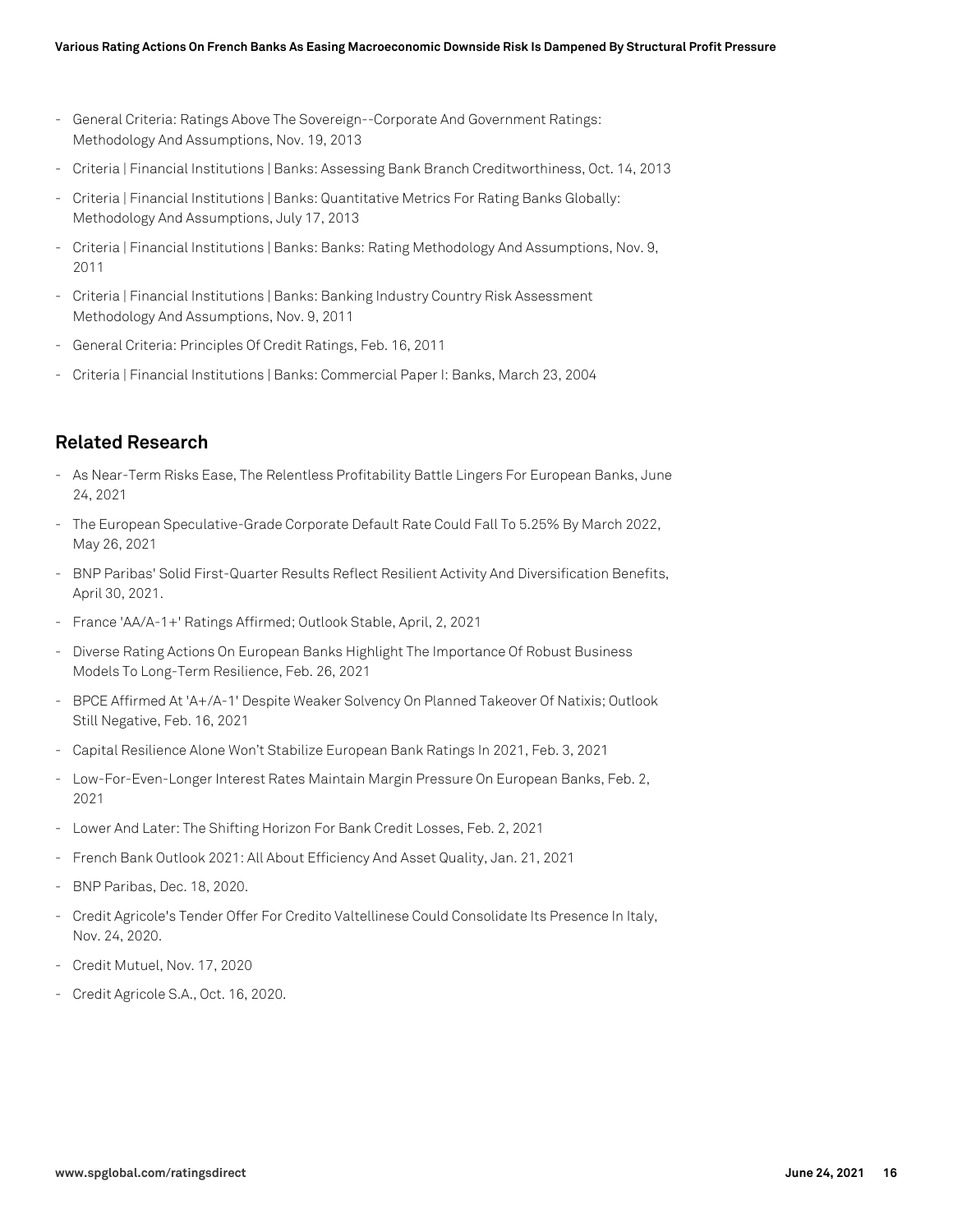# **Ratings List**

| <b>Ratings Affirmed</b>                                    |                  |  |
|------------------------------------------------------------|------------------|--|
| <b>BNP Paribas</b>                                         |                  |  |
| <b>BNP Paribas Securities Services (Madrid Branch)</b>     |                  |  |
| <b>BNP Paribas Securities Services (Luxembourg Branch)</b> |                  |  |
| <b>BNP Paribas Securities Services (London Branch)</b>     |                  |  |
| <b>BNP Paribas Securities Services (Frankfurt Branch)</b>  |                  |  |
| <b>BNP Paribas Securities Services</b>                     |                  |  |
| <b>BNP Paribas SA (Dublin Branch)</b>                      |                  |  |
| <b>BNP Paribas Personal Finance</b>                        |                  |  |
| <b>BNP Paribas Issuance B.V.</b>                           |                  |  |
| <b>BNP Paribas Fortis SA/NV</b>                            |                  |  |
| <b>BNP Paribas Fortis (New York Branch)</b>                |                  |  |
| <b>BNP Paribas (New York Branch)</b>                       |                  |  |
| <b>BNP Paribas (London Branch)</b>                         |                  |  |
| <b>BGL BNP Paribas S.A.</b>                                |                  |  |
| Resolution Counterparty Rating                             | $AA-/--/A-1+$    |  |
| <b>Carrefour Banque</b>                                    |                  |  |
| <b>Issuer Credit Rating</b>                                | BBB/Negative/A-2 |  |
| Opel Bank S.A. Niederlassung Deutschland                   |                  |  |
| Banca Nazionale del Lavoro SpA                             |                  |  |
| <b>Issuer Credit Rating</b>                                | BBB+/Stable/A-2  |  |
| <b>BNP Paribas SA (Milan Branch)</b>                       |                  |  |
| <b>BNP Paribas Securities Services (Milan Branch)</b>      |                  |  |
| <b>BNP Paribas Securities Corp.</b>                        |                  |  |
| Resolution Counterparty Rating                             | $A+/--/A-1$      |  |
| Banca Nazionale del Lavoro SpA                             |                  |  |
| Resolution Counterparty Rating                             | $A-/--/A-2$      |  |
| <b>Bank of the West</b>                                    |                  |  |
| <b>Resolution Counterparty Rating</b>                      | $A/-- /A-1$      |  |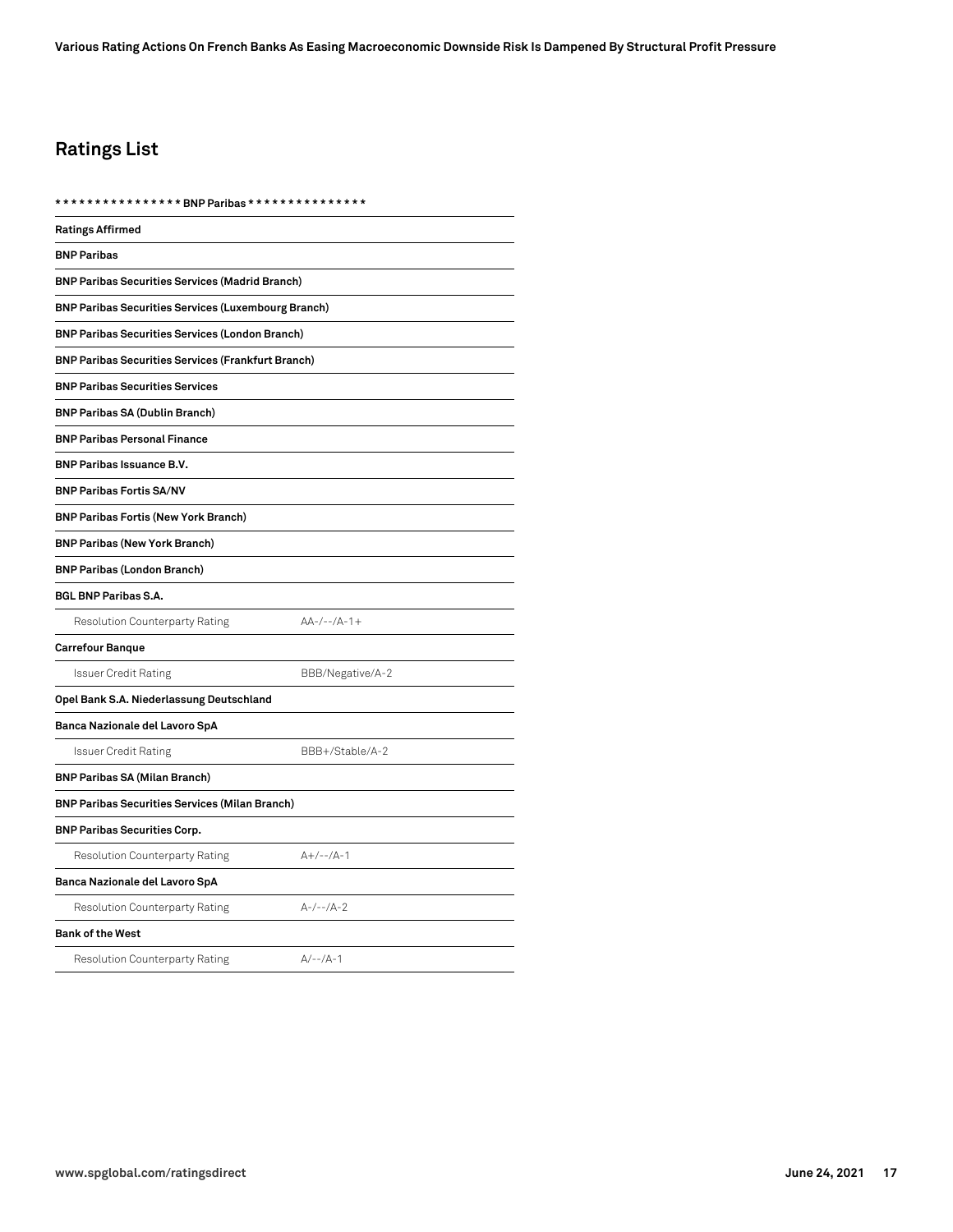#### **Ratings Affirmed; Outlook Action**

|                                                            | То            | From            |
|------------------------------------------------------------|---------------|-----------------|
| <b>BNP Paribas</b>                                         |               |                 |
| <b>BNP Paribas Securities Services (Milan Branch)</b>      |               |                 |
| <b>BNP Paribas Securities Services (Madrid Branch)</b>     |               |                 |
| <b>BNP Paribas Securities Services (Luxembourg Branch)</b> |               |                 |
| <b>BNP Paribas Securities Services (London Branch)</b>     |               |                 |
| <b>BNP Paribas Securities Services (Frankfurt Branch)</b>  |               |                 |
| <b>BNP Paribas Securities Services</b>                     |               |                 |
| <b>BNP Paribas Securities Corp.</b>                        |               |                 |
| <b>BNP Paribas SA (Milan Branch)</b>                       |               |                 |
| <b>BNP Paribas SA (Dublin Branch)</b>                      |               |                 |
| <b>BNP Paribas Personal Finance</b>                        |               |                 |
| <b>BNP Paribas Issuance B.V.</b>                           |               |                 |
| <b>BNP Paribas Fortis SA/NV</b>                            |               |                 |
| <b>BNP Paribas Fortis (New York Branch)</b>                |               |                 |
| <b>BNP Paribas (New York Branch)</b>                       |               |                 |
| <b>BNP Paribas (London Branch)</b>                         |               |                 |
| <b>BGL BNP Paribas S.A.</b>                                |               |                 |
| <b>Issuer Credit Rating</b>                                | A+/Stable/A-1 | A+/Negative/A-1 |
| <b>BNP Paribas Cardif</b>                                  |               |                 |
| <b>Issuer Credit Rating</b>                                | A-/Stable/--  | A-/Negative/--  |
| Arval Service Lease S.A.                                   |               |                 |
| <b>BNP Paribas (China) Ltd.</b>                            |               |                 |
| <b>Issuer Credit Rating</b>                                | A-/Stable/A-2 | A-/Negative/A-2 |
| <b>Bank of the West</b>                                    |               |                 |
| <b>Issuer Credit Rating</b>                                | A/Stable/A-1  | A/Negative/A-1  |
| <b>Cardif Assurance Vie</b>                                |               |                 |
| <b>Cardif-Assurances Risques Divers</b>                    |               |                 |
| <b>Issuer Credit Rating</b>                                |               |                 |
| Local Currency                                             | A/Stable/--   | A/Negative/--   |
| Financial Strength Rating                                  |               |                 |
| Local Currency                                             | A/Stable/--   | A/Negative/--   |
| *****************BPCE*****************                     |               |                 |
| <b>BPCE</b>                                                |               |                 |
| Analytical Factors                                         |               |                 |
| Local Currency                                             | $a-$          | а               |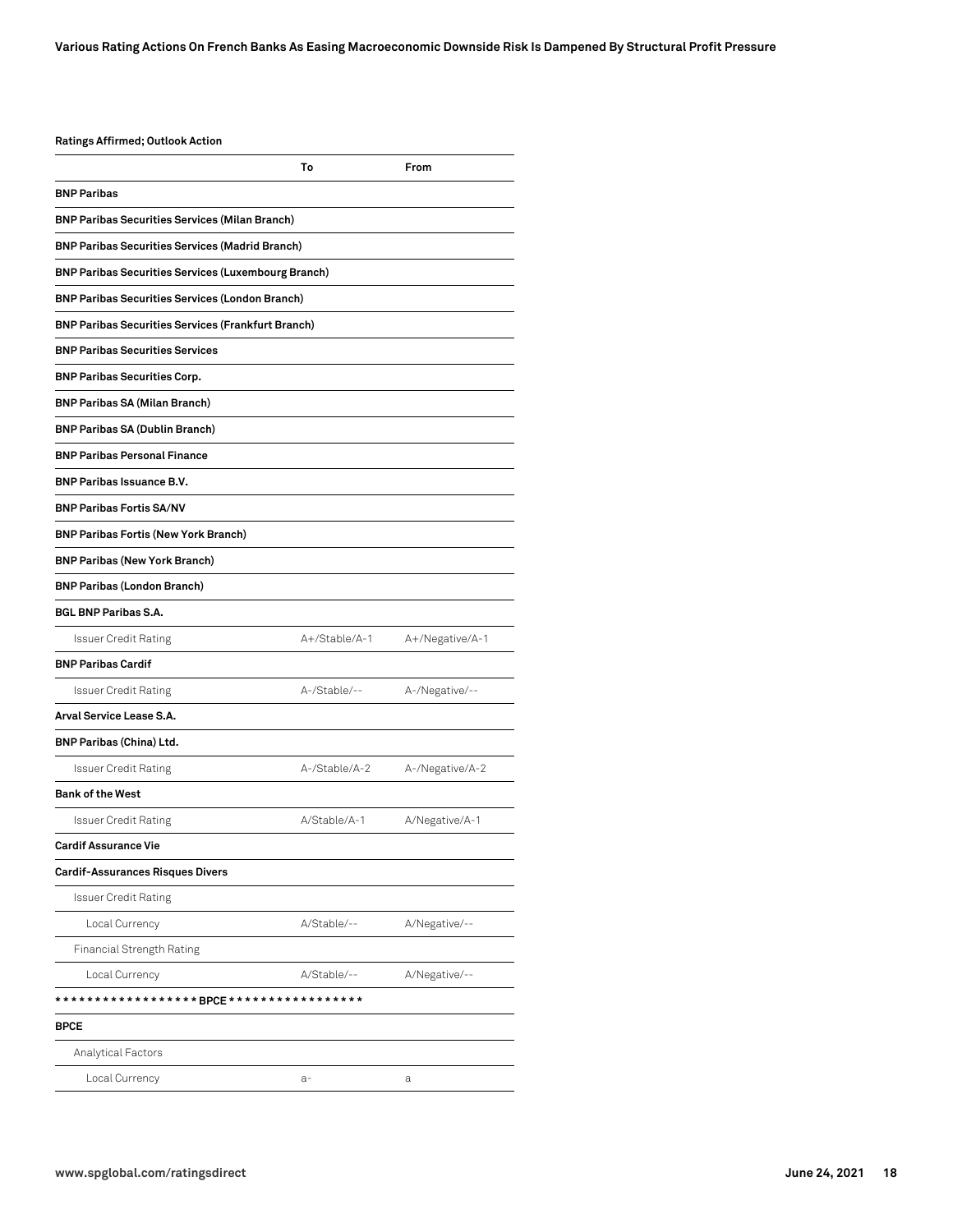| Downgraded                                    |                  |                 |
|-----------------------------------------------|------------------|-----------------|
|                                               | To               | From            |
| <b>BPCE</b>                                   |                  |                 |
| Natixis S.A.                                  |                  |                 |
| Natixis (New York Branch)                     |                  |                 |
| <b>BRED - Banque Populaire</b>                |                  |                 |
| Resolution Counterparty Rating                | $A+/--/A-1$      | $AA-/--/A-1+$   |
| Downgraded; Outlook Action                    |                  |                 |
|                                               | To               | From            |
| Compagnie Europeenne de Garanties et Cautions |                  |                 |
| <b>Issuer Credit Rating</b>                   |                  |                 |
| Local Currency                                | A/Stable/--      | A+/Negative/--  |
| Financial Strength Rating                     |                  |                 |
| Local Currency                                | A/Stable/--      | A+/Negative/--  |
| <b>Credit Foncier de France</b>               |                  |                 |
| Issuer Credit Rating                          | A-/Stable/A-2    | A/Negative/A-1  |
| <b>Parnasse Garanties</b>                     |                  |                 |
| Issuer Credit Rating                          | A/Stable/--      | A+/Negative/--  |
| Downgraded; Outlook Action; Ratings Affirmed  |                  |                 |
|                                               | To               | From            |
| <b>BPCE</b>                                   |                  |                 |
| Natixis S.A.                                  |                  |                 |
| <b>Natixis Financial Products LLC</b>         |                  |                 |
| Natixis Australia Pty Ltd.                    |                  |                 |
| Natixis (New York Branch)                     |                  |                 |
| <b>BRED - Banque Populaire</b>                |                  |                 |
| <b>Issuer Credit Rating</b>                   | A/Stable/A-1     | A+/Negative/A-1 |
| <b>Downgraded; Ratings Affirmed</b>           |                  |                 |
|                                               | To               | From            |
| <b>Credit Foncier de France</b>               |                  |                 |
| Resolution Counterparty Rating                | $A/-- /A-1$      | $A+/--/A-1$     |
| <b>Ratings Affirmed</b>                       |                  |                 |
| Socram Banque                                 |                  |                 |
| <b>Issuer Credit Rating</b>                   | BBB/Negative/A-2 |                 |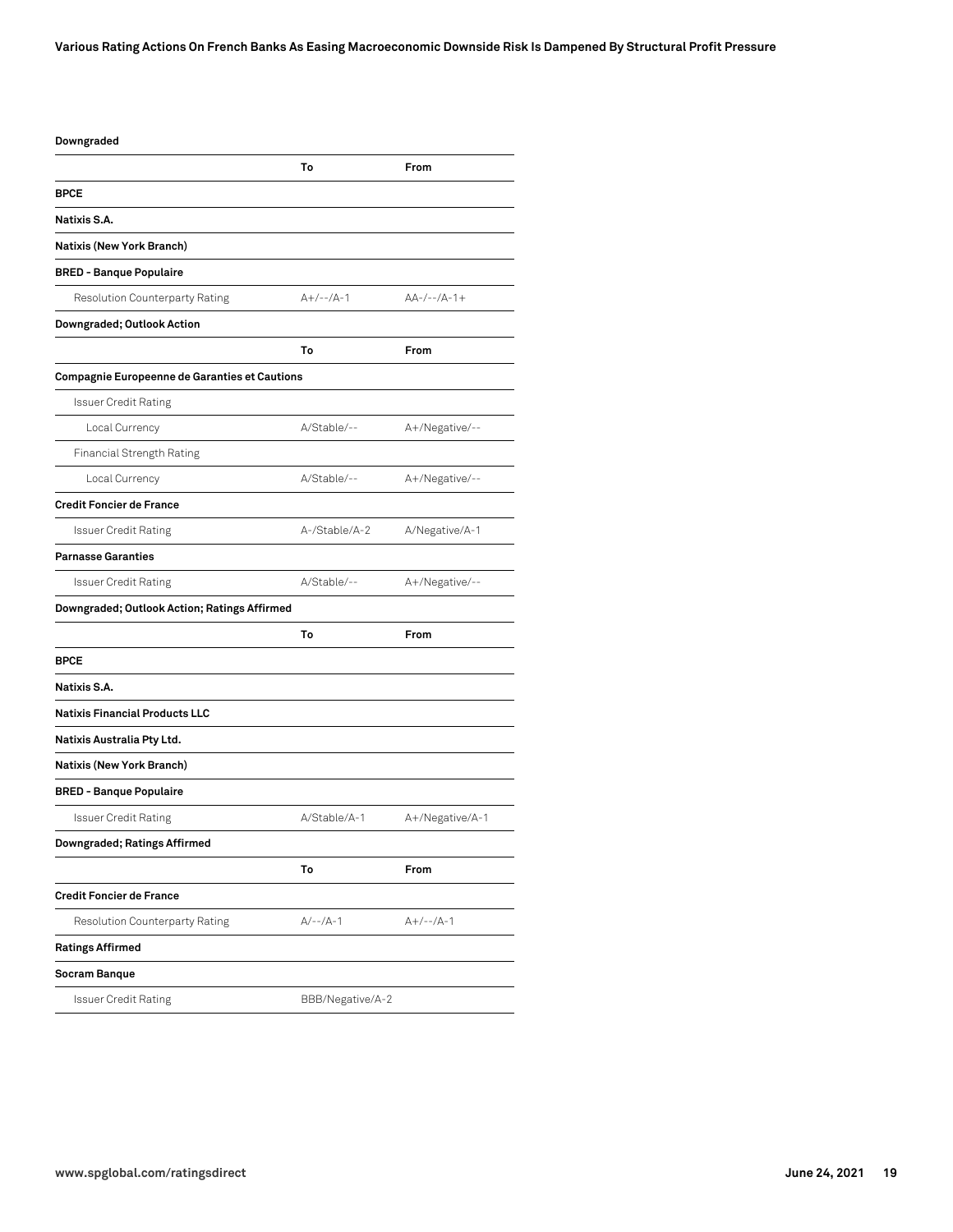|                                                                 | To              | From              |
|-----------------------------------------------------------------|-----------------|-------------------|
| ************** PSA Banque France *************                  |                 |                   |
| <b>Ratings Affirmed; Outlook Action</b>                         |                 |                   |
|                                                                 | To              | From              |
| <b>PSA Banque France</b>                                        |                 |                   |
| <b>Issuer Credit Rating</b>                                     | BBB+/Stable/A-2 | BBB+/Negative/A-2 |
| *********** Caisse Centrale du Credit Mutuel **********         |                 |                   |
| <b>Ratings Affirmed</b>                                         |                 |                   |
| <b>Caisse Centrale du Credit Mutuel</b>                         |                 |                   |
| <b>Credit Industriel et Commercial</b>                          |                 |                   |
| Caisse Federale du Credit Mutuel de Maine-Anjou Basse Normandie |                 |                   |
| Caisse Federale du Credit Mutuel Ocean                          |                 |                   |
| Caisse Federale du Credit Mutuel Nord Europe                    |                 |                   |
| <b>Banque Federative du Credit Mutuel</b>                       |                 |                   |
| <b>Resolution Counterparty Rating</b>                           | $A+/--/A-1$     |                   |
| <b>Ratings Affirmed; Outlook Action</b>                         |                 |                   |
|                                                                 | To              | From              |
| <b>Caisse Centrale du Credit Mutuel</b>                         |                 |                   |
| <b>Credit Industriel et Commercial</b>                          |                 |                   |
| Caisse Federale du Credit Mutuel de Maine-Anjou Basse Normandie |                 |                   |
| Caisse Federale du Credit Mutuel Ocean                          |                 |                   |
| Caisse Federale du Credit Mutuel Nord Europe                    |                 |                   |
| <b>Banque Federative du Credit Mutuel</b>                       |                 |                   |
| <b>Issuer Credit Rating</b>                                     | A/Stable/A-1    | A/Negative/A-1    |
| **************Credit Agricole S.A. **************               |                 |                   |
| <b>Ratings Affirmed</b>                                         |                 |                   |
| <b>Credit Agricole Assurances</b>                               |                 |                   |
| <b>Issuer Credit Rating</b>                                     | A-/Stable/--    |                   |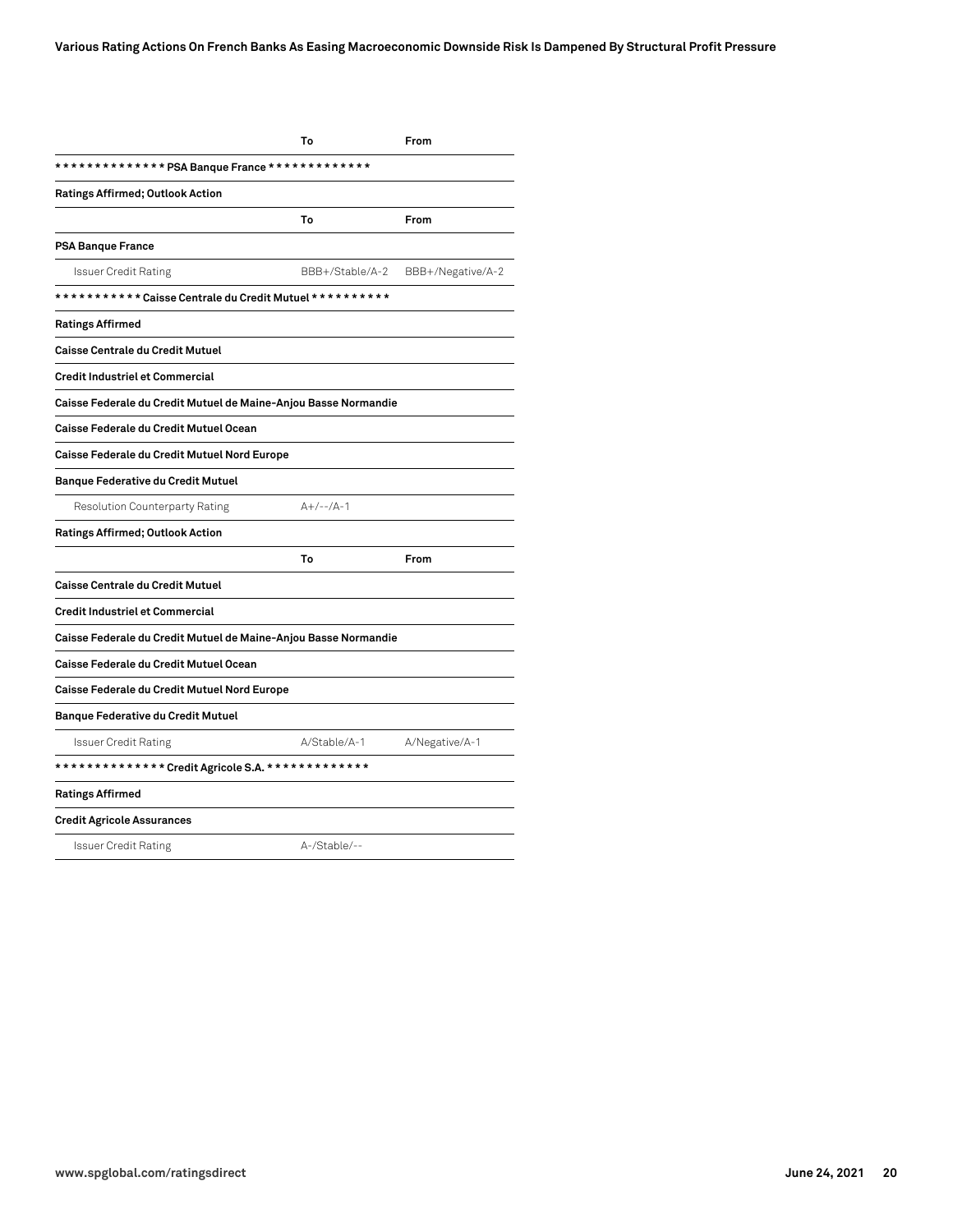**Credit Agricole S.A. Credit Lyonnais Credit Agricole Corporate and Investment Bank Credit Agricole Corporate And Investment Bank (New York Branch) Caisse Regionale de Credit Agricole Mutuel du Nord-Est Caisse Regionale de Credit Agricole Mutuel du Morbihan Caisse Regionale de Credit Agricole Mutuel du Languedoc Caisse Regionale de Credit Agricole Mutuel du Finistere Caisse Regionale de Credit Agricole Mutuel du Centre Ouest Caisse Regionale de Credit Agricole Mutuel des Savoie Caisse Regionale de Credit Agricole Mutuel des Cotes D'Armor Caisse Regionale de Credit Agricole Mutuel de la Touraine et du Poitou Caisse Regionale de Credit Agricole Mutuel de la Reunion Caisse Regionale de Credit Agricole Mutuel de la Martinique-Guyane Caisse Regionale de Credit Agricole Mutuel de la Guadeloupe Caisse Regionale de Credit Agricole Mutuel de l'Anjou et du Maine Caisse Regionale de Credit Agricole Mutuel de Normandie-Seine Caisse Regionale de Credit Agricole Mutuel de Lorraine Caisse Regionale de Credit Agricole Mutuel de Loire-Haute Loire Caisse Regionale de Credit Agricole Mutuel de Franche-Comte Caisse Regionale de Credit Agricole Mutuel de Charente-Maritime Deux Sevres Caisse Regionale de Credit Agricole Mutuel de Champagne-Bourgogne Caisse Regionale de Credit Agricole Mutuel de Centre-France Caisse Regionale de Credit Agricole Mutuel de Centre Loire Caisse Regionale de Credit Agricole Mutuel d'Ille et Vilaine Caisse Regionale de Credit Agricole Mutuel d'Aquitaine Caisse Regionale de Credit Agricole Mutuel Val de France Caisse Regionale de Credit Agricole Mutuel Toulouse 31 Caisse Regionale de Credit Agricole Mutuel Sud-Mediterranee Caisse Regionale de Credit Agricole Mutuel Sud Rhone-Alpes Caisse Regionale de Credit Agricole Mutuel Pyrenees-Gascogne Caisse Regionale de Credit Agricole Mutuel Provence Cote d'Azur Caisse Regionale de Credit Agricole Mutuel Paris Ile-de-France Caisse Regionale de Credit Agricole Mutuel Normandie Caisse Regionale de Credit Agricole Mutuel Nord de France Caisse Regionale de Credit Agricole Mutuel Nord Midi-Pyrenees Caisse Regionale de Credit Agricole Mutuel Charente Perigord**

**Caisse Regionale de Credit Agricole Mutuel Centre-Est**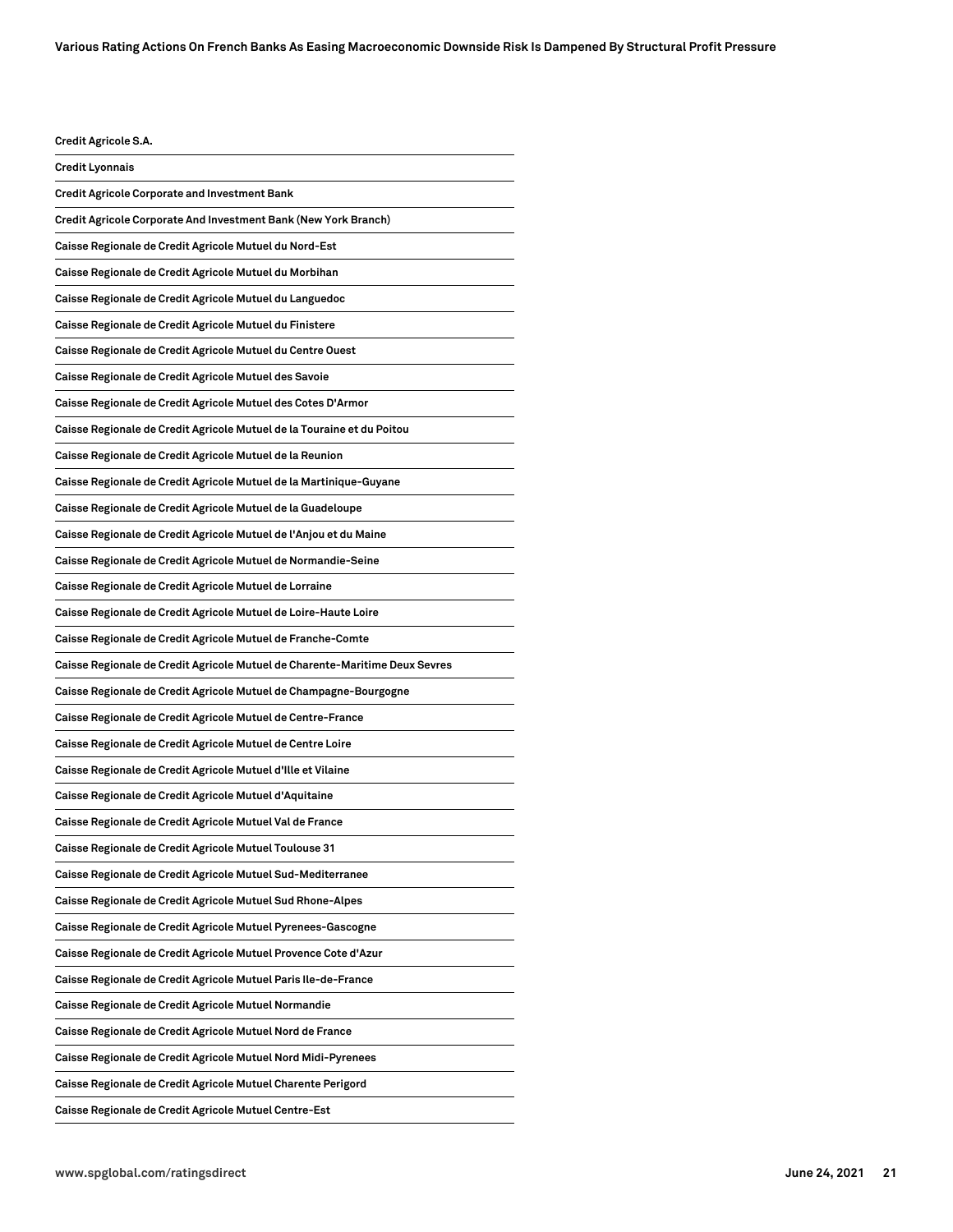| Caisse Regionale de Credit Agricole Mutuel Brie Picardie<br>Caisse Regionale de Credit Agricole Mutuel Atlantique Vendee<br>Caisse Regionale de Credit Agricole Mutuel Alsace-Vosges<br>Caisse Regionale de Credit Agricole Mutuel Alpes Provence |               |  |                                       |               |  |
|---------------------------------------------------------------------------------------------------------------------------------------------------------------------------------------------------------------------------------------------------|---------------|--|---------------------------------------|---------------|--|
|                                                                                                                                                                                                                                                   |               |  | <b>CACEIS</b>                         |               |  |
|                                                                                                                                                                                                                                                   |               |  | <b>CA Consumer Finance</b>            |               |  |
|                                                                                                                                                                                                                                                   |               |  | <b>Resolution Counterparty Rating</b> | $AA-/--/A-1+$ |  |
| Pacifica IARD                                                                                                                                                                                                                                     |               |  |                                       |               |  |
| Predica                                                                                                                                                                                                                                           |               |  |                                       |               |  |
| <b>Issuer Credit Rating</b>                                                                                                                                                                                                                       |               |  |                                       |               |  |
| Local Currency                                                                                                                                                                                                                                    | A/Stable/--   |  |                                       |               |  |
| <b>Financial Strength Rating</b>                                                                                                                                                                                                                  |               |  |                                       |               |  |
| Local Currency                                                                                                                                                                                                                                    | $A/Stable$ -- |  |                                       |               |  |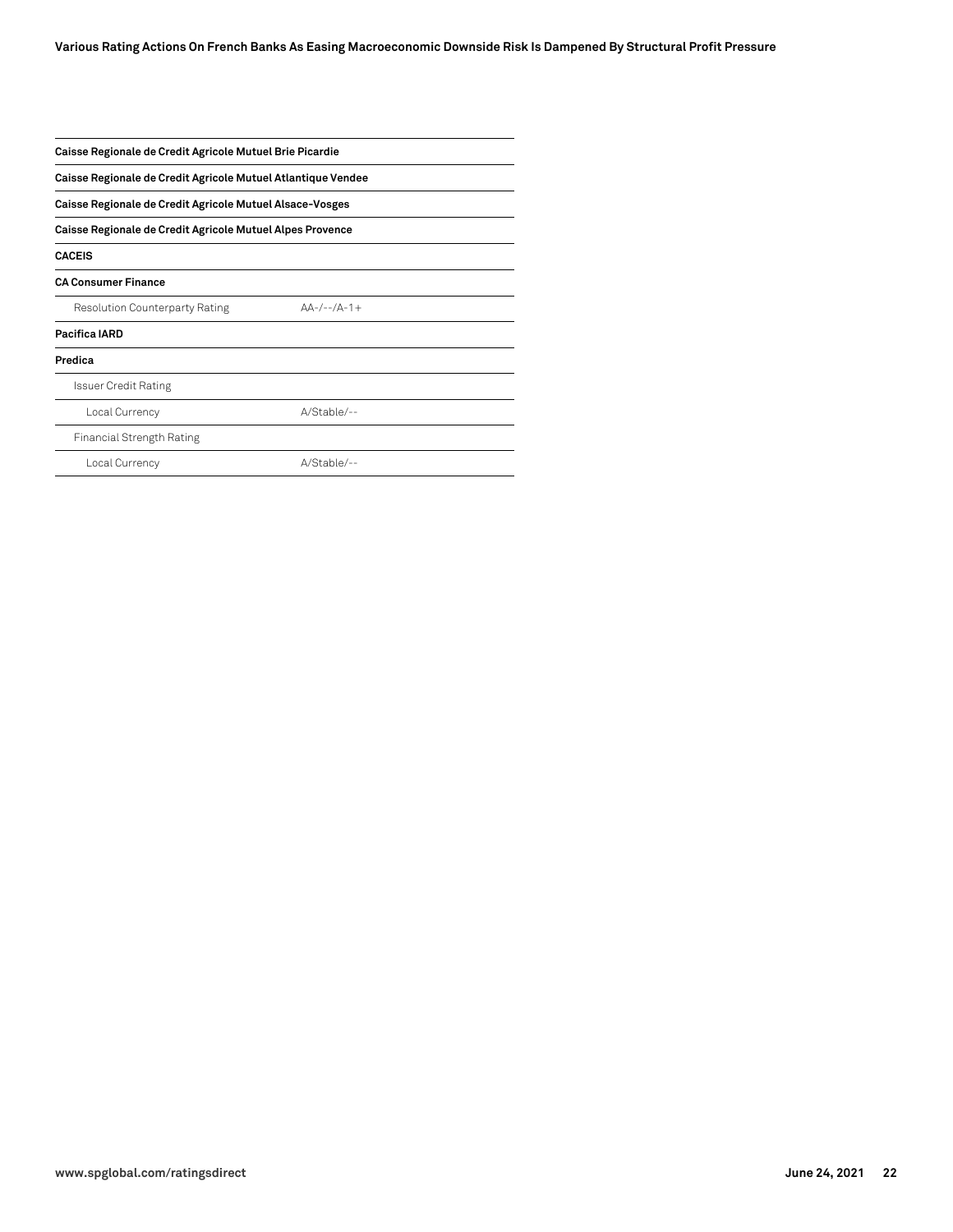| <b>Ratings Affirmed; Outlook Action</b>                                     |    |      |
|-----------------------------------------------------------------------------|----|------|
|                                                                             | То | From |
| Credit Agricole S.A.                                                        |    |      |
| Credit Lyonnais                                                             |    |      |
| Credit Agricole Corporate and Investment Bank                               |    |      |
| Credit Agricole Corporate And Investment Bank (New York Branch)             |    |      |
| Caisse Regionale de Credit Agricole Mutuel du Nord-Est                      |    |      |
| Caisse Regionale de Credit Agricole Mutuel du Morbihan                      |    |      |
| Caisse Regionale de Credit Agricole Mutuel du Languedoc                     |    |      |
| Caisse Regionale de Credit Agricole Mutuel du Finistere                     |    |      |
| Caisse Regionale de Credit Agricole Mutuel du Centre Ouest                  |    |      |
| Caisse Regionale de Credit Agricole Mutuel des Savoie                       |    |      |
| Caisse Regionale de Credit Agricole Mutuel des Cotes D'Armor                |    |      |
| Caisse Regionale de Credit Agricole Mutuel de la Touraine et du Poitou      |    |      |
| Caisse Regionale de Credit Agricole Mutuel de la Reunion                    |    |      |
| Caisse Regionale de Credit Agricole Mutuel de la Martinique-Guyane          |    |      |
| Caisse Regionale de Credit Agricole Mutuel de la Guadeloupe                 |    |      |
| Caisse Regionale de Credit Agricole Mutuel de l'Anjou et du Maine           |    |      |
| Caisse Regionale de Credit Agricole Mutuel de Normandie-Seine               |    |      |
| Caisse Regionale de Credit Agricole Mutuel de Lorraine                      |    |      |
| Caisse Regionale de Credit Agricole Mutuel de Loire-Haute Loire             |    |      |
| Caisse Regionale de Credit Agricole Mutuel de Franche-Comte                 |    |      |
| Caisse Regionale de Credit Agricole Mutuel de Charente-Maritime Deux Sevres |    |      |
| Caisse Regionale de Credit Agricole Mutuel de Champagne-Bourgogne           |    |      |
| Caisse Regionale de Credit Agricole Mutuel de Centre-France                 |    |      |
| Caisse Regionale de Credit Agricole Mutuel de Centre Loire                  |    |      |
| Caisse Regionale de Credit Agricole Mutuel d'Ille et Vilaine                |    |      |
| Caisse Regionale de Credit Agricole Mutuel d'Aquitaine                      |    |      |
| Caisse Regionale de Credit Agricole Mutuel Val de France                    |    |      |
| Caisse Regionale de Credit Agricole Mutuel Toulouse 31                      |    |      |
| Caisse Regionale de Credit Agricole Mutuel Sud-Mediterranee                 |    |      |
| Caisse Regionale de Credit Agricole Mutuel Sud Rhone-Alpes                  |    |      |
| Caisse Regionale de Credit Agricole Mutuel Pyrenees-Gascogne                |    |      |
| Caisse Regionale de Credit Agricole Mutuel Provence Cote d'Azur             |    |      |
| Caisse Regionale de Credit Agricole Mutuel Paris Ile-de-France              |    |      |
| Caisse Regionale de Credit Agricole Mutuel Normandie                        |    |      |
| Caisse Regionale de Credit Agricole Mutuel Nord de France                   |    |      |
| Caisse Regionale de Credit Agricole Mutuel Nord Midi-Pyrenees               |    |      |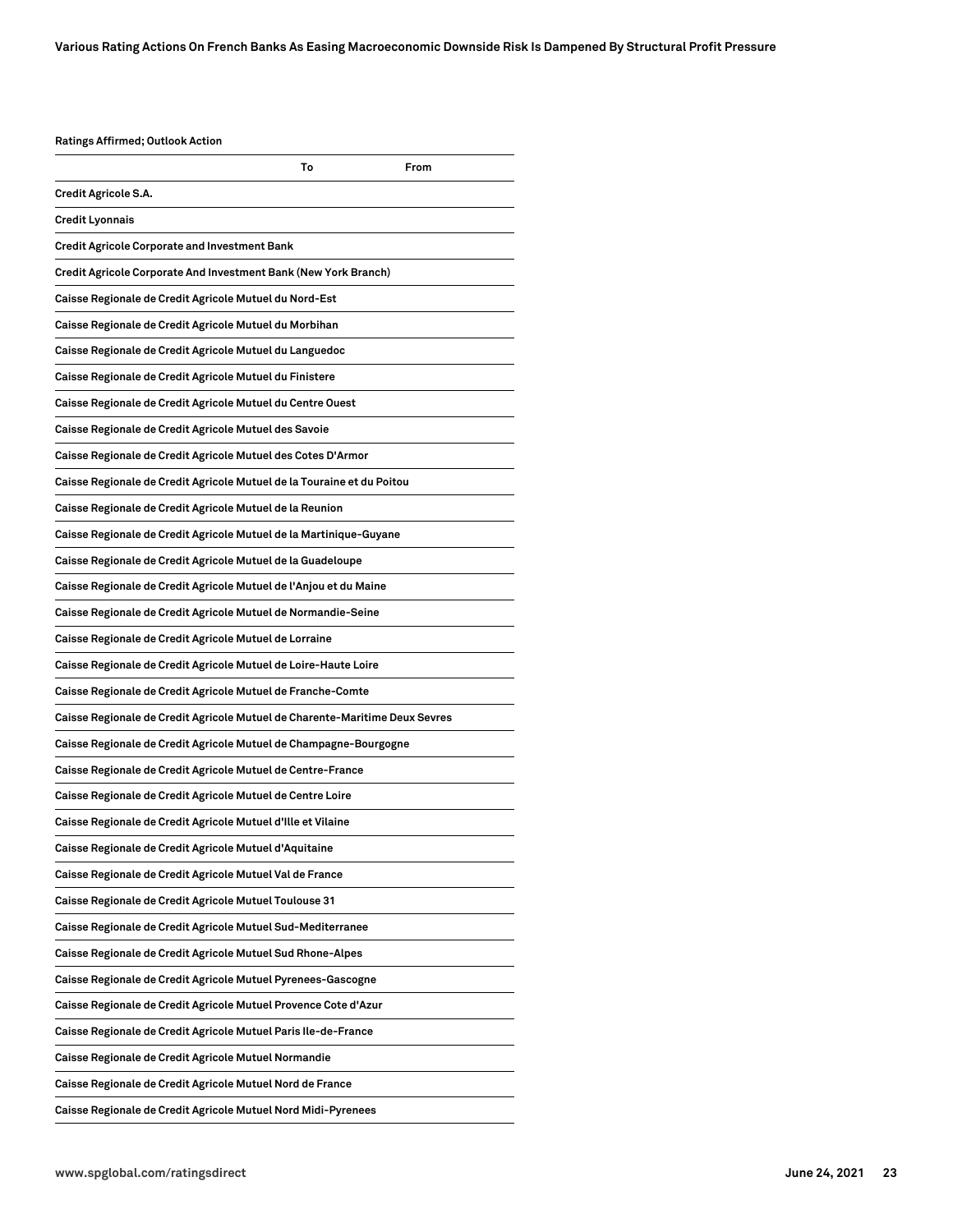| Caisse Regionale de Credit Agricole Mutuel Charente Perigord |                  |                  |
|--------------------------------------------------------------|------------------|------------------|
| Caisse Regionale de Credit Agricole Mutuel Centre-Est        |                  |                  |
| Caisse Regionale de Credit Agricole Mutuel Brie Picardie     |                  |                  |
| Caisse Regionale de Credit Agricole Mutuel Atlantique Vendee |                  |                  |
| Caisse Regionale de Credit Agricole Mutuel Alsace-Vosges     |                  |                  |
| Caisse Regionale de Credit Agricole Mutuel Alpes Provence    |                  |                  |
| <b>CACEIS</b>                                                |                  |                  |
| <b>CA Consumer Finance</b>                                   |                  |                  |
| Issuer Credit Rating                                         | A+/Stable/A-1    | A+/Negative/A-1  |
|                                                              |                  |                  |
| <b>Ratings Affirmed</b>                                      |                  |                  |
| Dexia Credit Local                                           |                  |                  |
| Issuer Credit Rating                                         | BBB/Stable/A-2   |                  |
| Dexia Crediop SpA                                            |                  |                  |
| <b>Issuer Credit Rating</b>                                  | BBB/Negative/A-2 |                  |
|                                                              |                  |                  |
| <b>Ratings Affirmed; Outlook Action</b>                      |                  |                  |
|                                                              | To               | From             |
| Oney Bank                                                    |                  |                  |
| Issuer Credit Rating                                         | BBB/Stable/A-2   | BBB/Positive/A-2 |
| *****************La Poste *****************                  |                  |                  |
| <b>Ratings Affirmed</b>                                      |                  |                  |
| La Banque Postale                                            |                  |                  |
| <b>Issuer Credit Rating</b>                                  | A/Stable/A-1     |                  |
| ****************    Renault S.A. ***************             |                  |                  |
| Downgraded; Outlook Action                                   |                  |                  |
|                                                              | To               | From             |
| <b>RCI Banque</b>                                            |                  |                  |
| DIAC S.A.                                                    |                  |                  |
| <b>Issuer Credit Rating</b>                                  | BBB-/Stable/A-3  | BBB/Negative/A-2 |
|                                                              |                  |                  |
| <b>Ratings Affirmed</b>                                      |                  |                  |
| Societe Generale                                             |                  |                  |
| Societe Generale Bank & Trust                                |                  |                  |
| Societe Generale (New York Branch)                           |                  |                  |
| Komercni Banka A.S.                                          |                  |                  |
| Resolution Counterparty Rating                               | $A+/--/A-1$      |                  |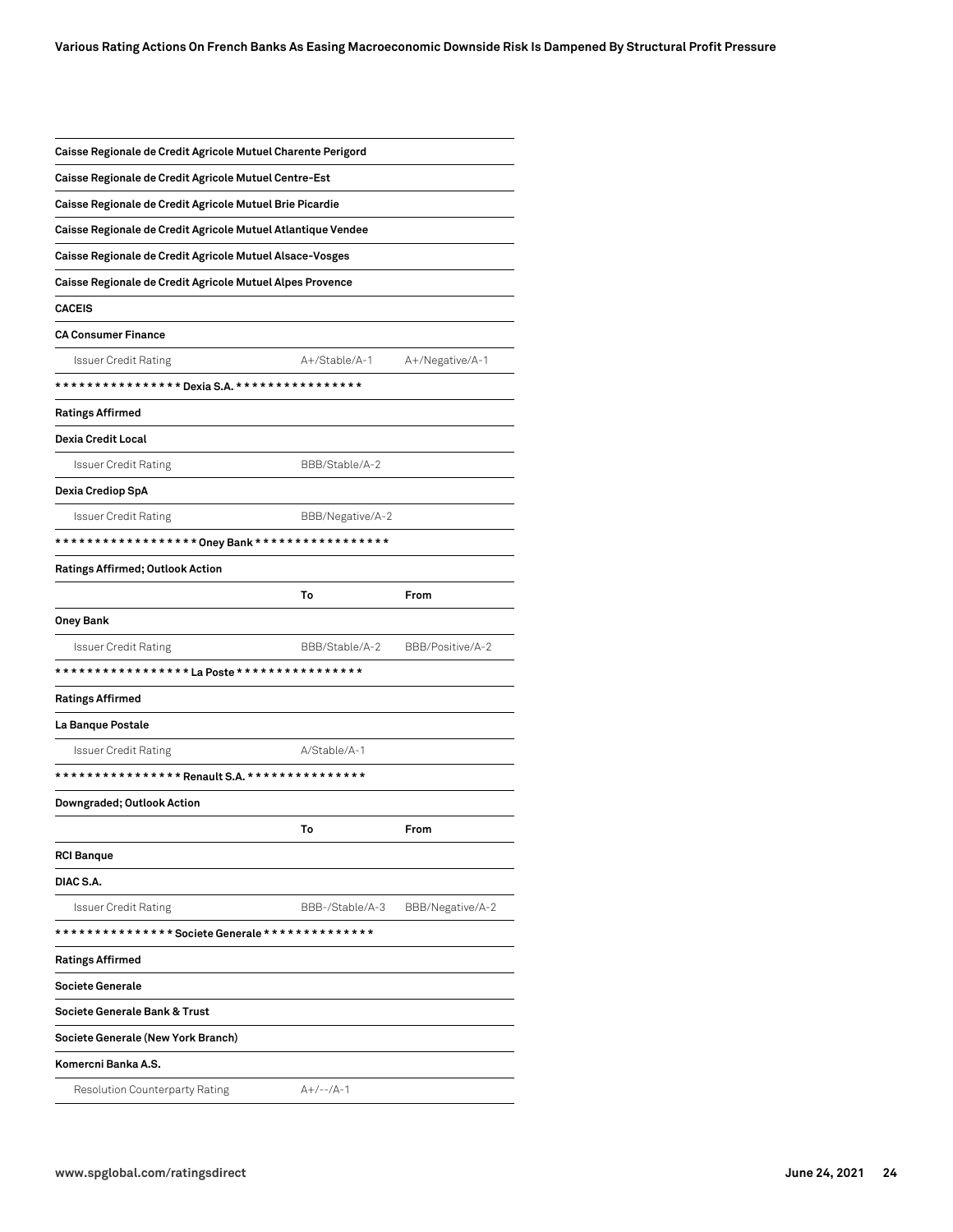#### **SG Americas Securities LLC**

| <b>Resolution Counterparty Rating</b>   | $A/-1/A-1$     |                  |
|-----------------------------------------|----------------|------------------|
| <b>Ratings Affirmed; Outlook Action</b> |                |                  |
|                                         | To             | From             |
| Societe Generale                        |                |                  |
| Societe Generale Bank & Trust           |                |                  |
| Societe Generale (New York Branch)      |                |                  |
| <b>SG Americas Securities LLC</b>       |                |                  |
| Komercni Banka A.S.                     |                |                  |
| <b>Issuer Credit Rating</b>             | A/Stable/A-1   | A/Negative/A-1   |
| Sogecap S.A.                            |                |                  |
| <b>Issuer Credit Rating</b>             |                |                  |
| Local Currency                          | BBB+/Stable/-- | BBB+/Negative/-- |
| <b>Financial Strength Rating</b>        |                |                  |
| Local Currency                          | BBB+/Stable/-- | BBB+/Negative/-- |

Certain terms used in this report, particularly certain adjectives used to express our view on rating relevant factors, have specific meanings ascribed to them in our criteria, and should therefore be read in conjunction with such criteria. Please see Ratings Criteria at www.standardandpoors.com for further information. A description of each of S&P Global Ratings' rating categories is contained in "S&P Global Ratings Definitions" at https://www.standardandpoors.com/en\_US/web/guest/article/-/view/sourceId/504352 Complete ratings information is available to subscribers of RatingsDirect at www.capitaliq.com. All ratings affected by this rating action can be found on S&P Global Ratings' public website at www.standardandpoors.com. Use the Ratings search box located in the left column. Alternatively, call one of the following S&P Global Ratings numbers: Client Support Europe (44) 20-7176-7176; London Press Office (44) 20-7176-3605; Paris (33) 1-4420-6708; Frankfurt (49) 69-33-999-225; Stockholm (46) 8-440-5914; or Moscow 7 (495) 783-4009.